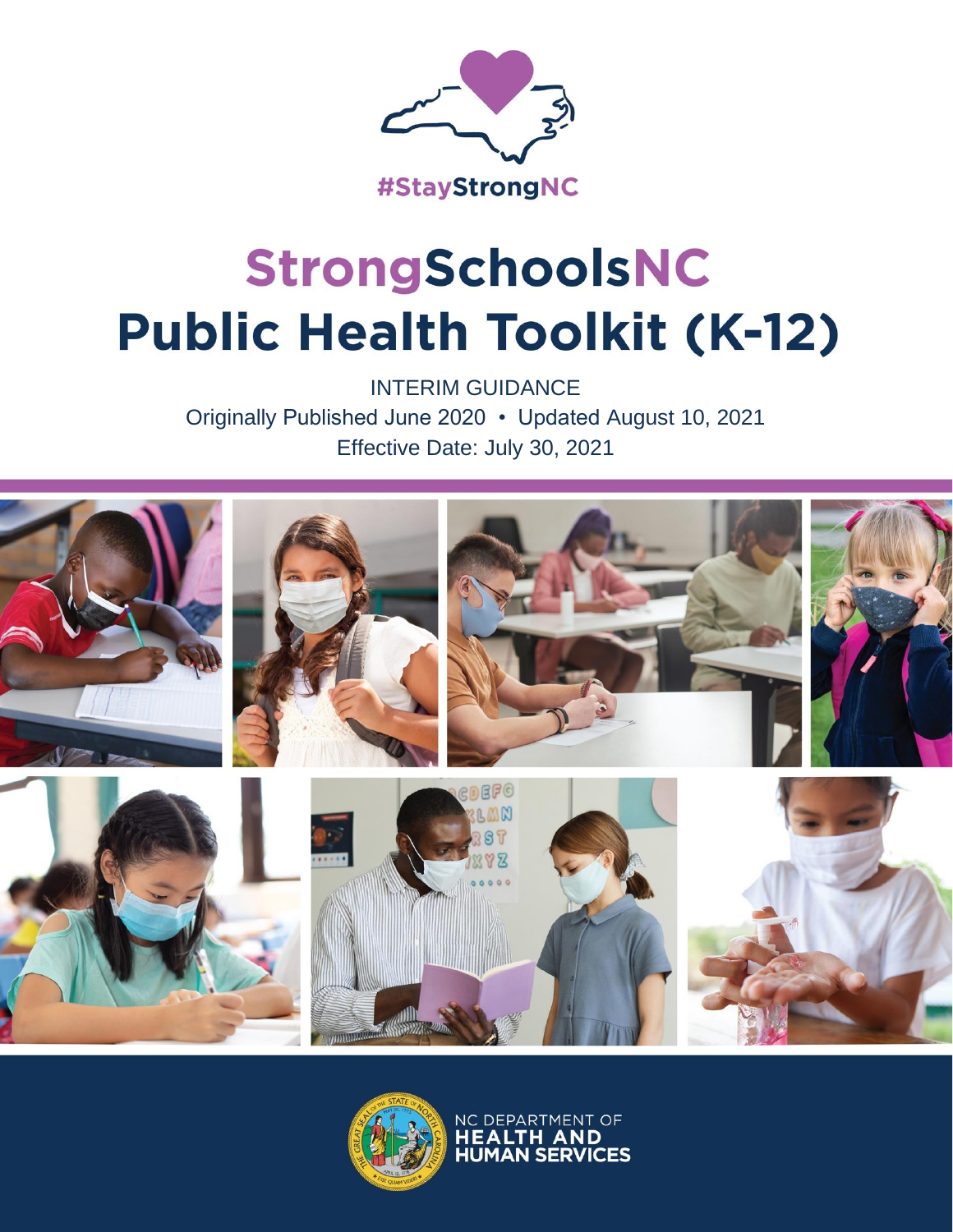## **What's Inside**

**Available Online:** 

- CDC Guidance for COVID-19 Prevention in K-12 Schools
- Science Brief: Transmission of SARS-CoV-2 in K-12 Schools and Early Care and Education **Programs - Updated**
- K-12 COVID-19 Testing Program
- Contact Tracing Procedures for K-12 Schools
- Vaccine Operational Guidance for Schools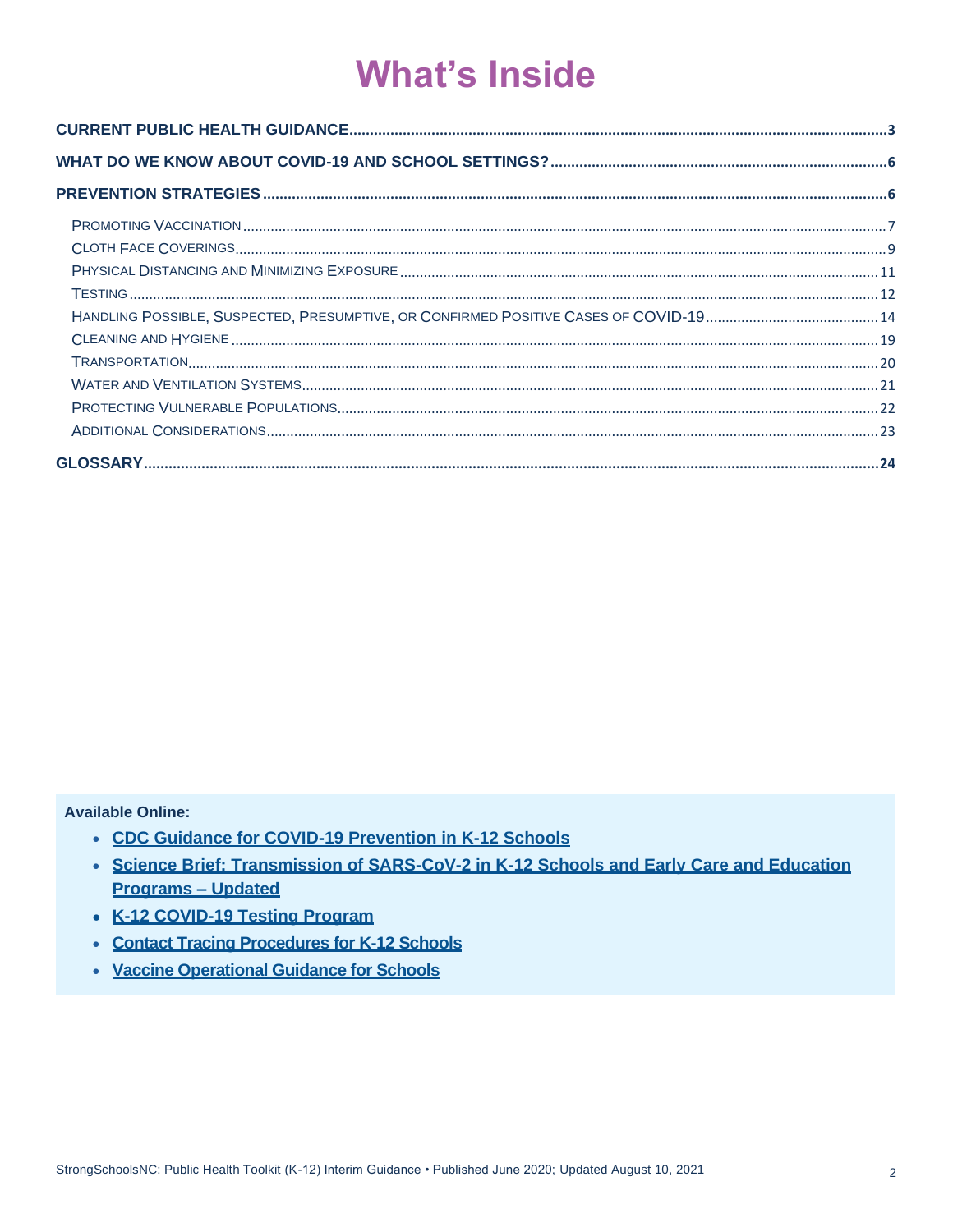### **Current Public Health Guidance**

<span id="page-2-0"></span>After months of decline, North Carolina is experiencing a rapid increase in COVID-19 cases and hospitalizations among those who are unvaccinated. The Delta variant, which is now the predominant strain of the COVID-19 virus in North Carolina, is significantly more contagious than the original virus. While the original virus spread from one person to an average of two or three people, the Delta variant is spreading from one person to an average of six people. Therefore, unvaccinated people are at greater risk of catching and spreading COVID-19, and they pose a risk to children under 12 who cannot be vaccinated and those who are immunocompromised. Getting vaccinated is the most effective way to prevent serious illness, hospitalizations and death, and slow community spread. Rigorous clinical trials among thousands of people ages 12 and older, have proven that vaccines are safe and effective.

On July 9, 2021, the Centers for Disease Control (CDC) issued updated [Guidance for COVID-19 Prevention in](https://www.cdc.gov/coronavirus/2019-ncov/community/schools-childcare/k-12-guidance.html)  [K-12 Schools.](https://www.cdc.gov/coronavirus/2019-ncov/community/schools-childcare/k-12-guidance.html) Key takeaways include:

- Students benefit from in-person learning, and safely returning to in-person instruction in the fall 2021 is a priority.
- Vaccination is currently the leading public health prevention strategy to end the COVID-19 pandemic. Promoting vaccination can help schools safely return to in-person learning as well as extracurricular activities and sports.
- Masks should be worn indoors by all individuals (age 2 and older) who are not fully vaccinated. Consistent and correct mask use by people who are not fully vaccinated is especially important indoors and in crowded settings, when physical distancing cannot be maintained.
- Many schools serve children under the age of 12 who are not currently eligible for vaccination. Therefore, this guidance emphasizes implementing layered prevention strategies, (e.g., using multiple prevention strategies together consistently) to protect people who are not fully vaccinated, including students, teachers, staff, and other members of their households.
- Localities should monitor community transmission, vaccination coverage, screening testing, and occurrence of outbreaks to guide decisions on the level of layered prevention strategies.

### **With rapidly accelerating viral transmission and the increased contagiousness of the Delta variant, on July 27th, 2021, CDC updated the guidance to include recommendations for universal indoor masking for all teachers, staff, students, and visitors to K-12 schools, regardless of vaccination status.**

The CDC's revised school guidance is supported by an accompanying [Science Brief,](https://www.cdc.gov/coronavirus/2019-ncov/science/science-briefs/transmission_k_12_schools.html) which summarizes the research of COVID-19 among children and adolescents and transmission in schools and among students, families, teachers, and school staff used to shape the updated school guidance.

Additionally, on July 19, 2021, the American Academy of Pediatrics (AAP) released [updated guidance for](https://services.aap.org/en/pages/2019-novel-coronavirus-covid-19-infections/clinical-guidance/covid-19-planning-considerations-return-to-in-person-education-in-schools/)  [schools](https://services.aap.org/en/pages/2019-novel-coronavirus-covid-19-infections/clinical-guidance/covid-19-planning-considerations-return-to-in-person-education-in-schools/) that recommends the implementation of a multi-pronged layered approach to reduce viral transmission, including universal masking. **The AAP recommendations include:**

• **All eligible individuals should receive the COVID-19 vaccine.**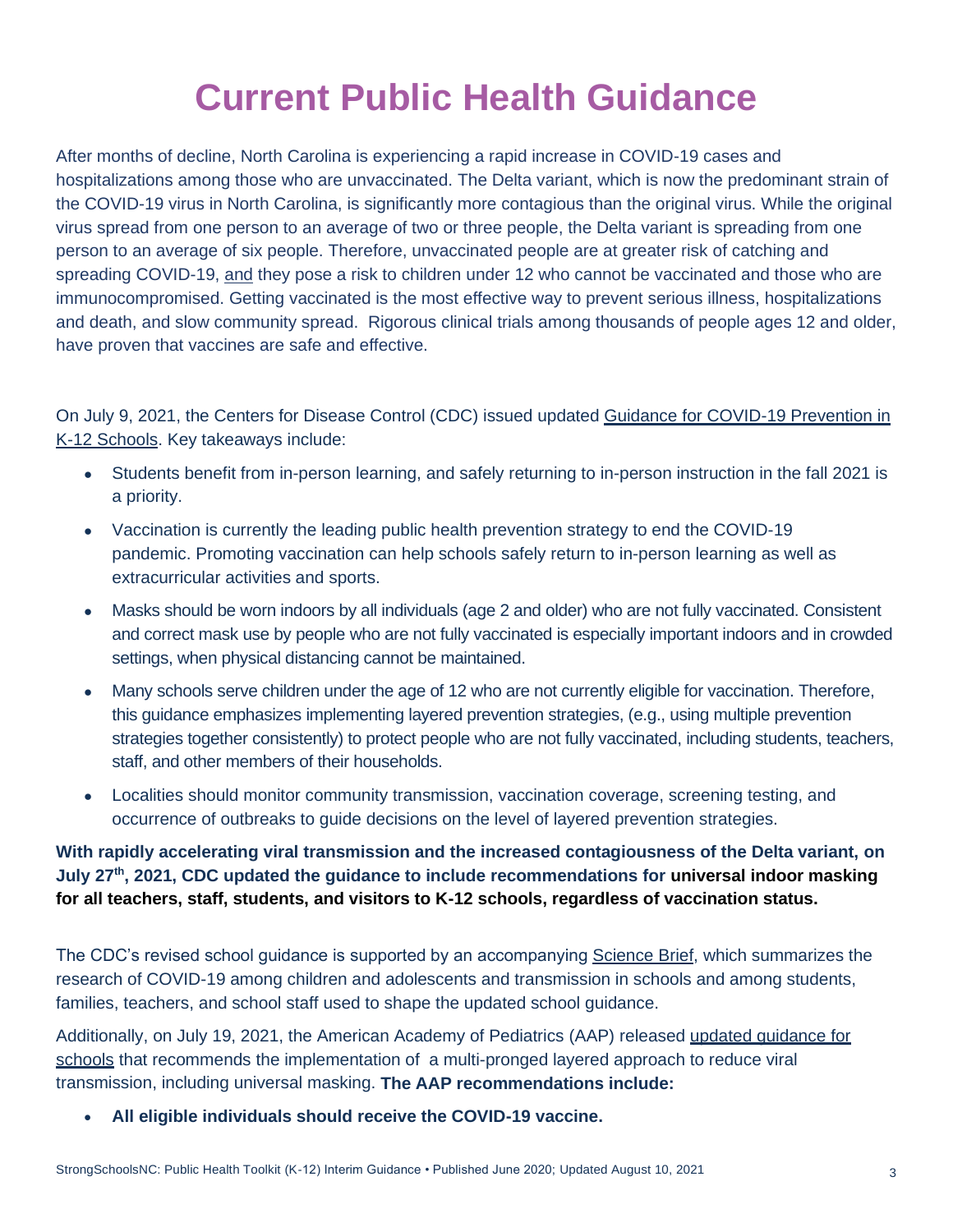- o It may become necessary for schools to collect COVID-19 vaccine information of staff and students (as done for other immunizations against other highly infectious diseases).
- o Adequate and timely COVID-19 vaccination resources for the whole school community must be available and accessible.
- **All students older than 2 years and all school staff should wear face masks at school (unless medical or developmental conditions prohibit use).**
	- o **The AAP recommends universal masking in school at this time for the following reasons:**
		- a significant portion of the student population is not eligible for vaccination
		- **•** protection of unvaccinated students from COVID-19 and to reduce transmission
			- lack of a system to monitor vaccine status among students, teachers and staff
		- **•** potential difficulty in monitoring or enforcing mask policies for those who are not vaccinated; in the absence of schools being able to conduct this monitoring, universal masking is the best and most effective strategy to create consistent messages, expectations, enforcement, and compliance without the added burden of needing to monitor vaccination status
		- possibility of low vaccination uptake within the surrounding school community
		- **•** continued concerns for variants that are more easily spread among children, adolescents, and adults
- An added benefit of universal masking is protection of students and staff against other respiratory illnesses that would take time away from school.

### **Summary of prior July 21, 2021 Updates**

The StrongSchoolsNC Public Health Toolkit was updated on July 21 to align to the **[CDC Guidance for](https://www.cdc.gov/coronavirus/2019-ncov/community/schools-childcare/k-12-guidance.html)  [COVID-19 Prevention in K-12 Schools](https://www.cdc.gov/coronavirus/2019-ncov/community/schools-childcare/k-12-guidance.html)** updated on July 9, 2021. **To allow for operational transition time, the provisions of this Toolkit are effective July 30th at 5pm.**

#### **Below is a summary of the major updates to the Toolkit from the previous version:**

- Each section of the Toolkit has been organized into categories that prioritize implementation of the strategies that have been shown to be most effective in lowering the risk of COVID-19 exposure and spread in school sessions and school activities:
	- o Strategies that **SHOULD** be implemented by all schools. These are strategies that, if not implemented, create conditions of high risk for COVID-19 exposure and spread. **NCDHHS strongly advises that school leaders adopt all the strategies in the SHOULD sections.**
	- o Strategies that school leaders COULD CONSIDER adopting. These are strategies to provide additional layers of prevention and that, if implemented, will further reduce the risk of COVID-19 exposure and spread.
- Added information on offering and promoting COVID-19 vaccination.
- Revised to emphasize the COVID-19 prevention strategies most important for in-person learning for K-12 schools - most importantly, promoting vaccinations and proper and consistent use of face coverings.
- Added language on the importance of offering in-person learning, regardless of whether all the prevention strategies can be implemented at the school. For example, students should not be excluded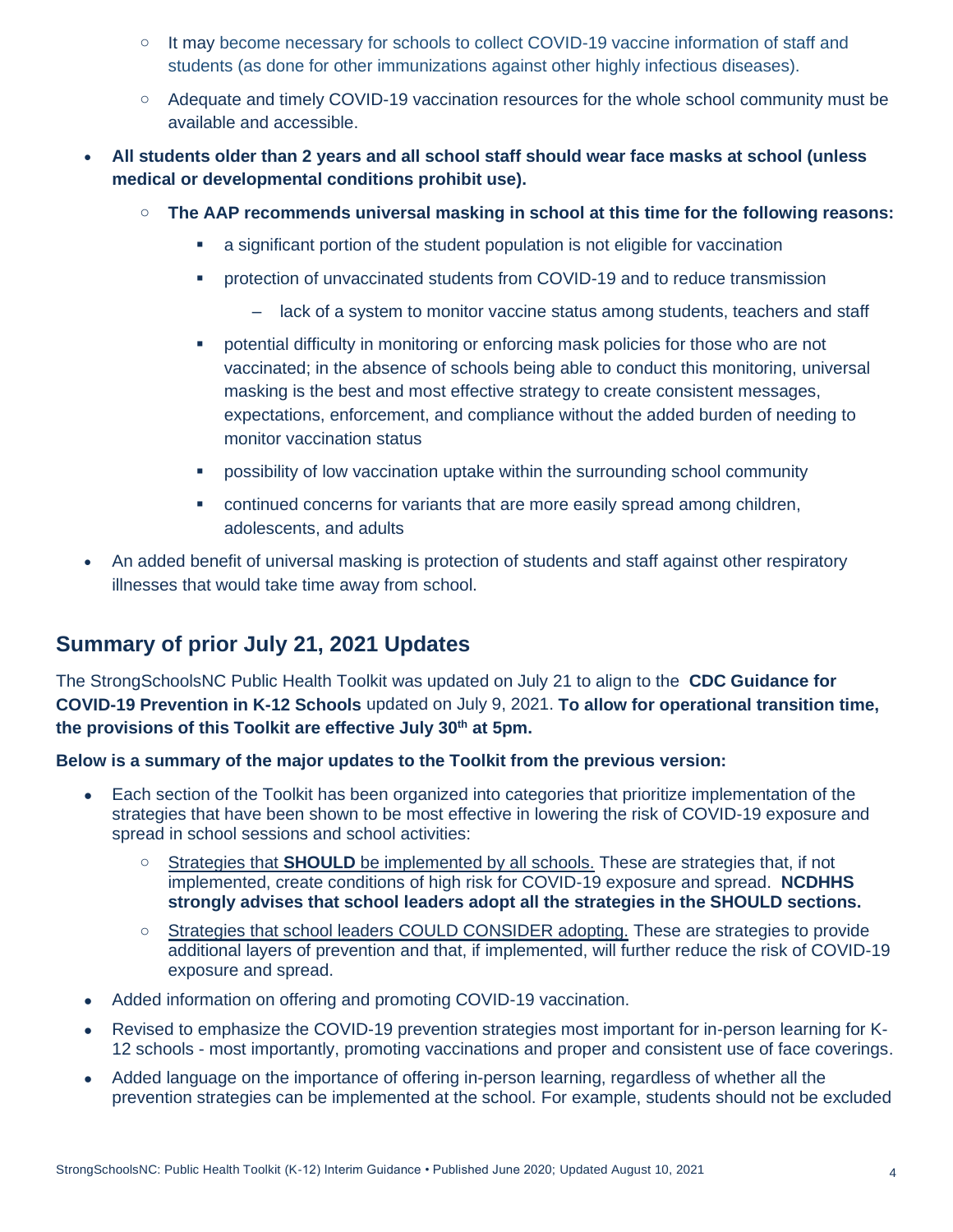from full-time, in-person learning to accommodate physical distancing. Instead, other prevention strategies, in particular consistent and proper masking, should be used.

- Updated to align with guidance for fully vaccinated people.
- Added additional guidance on testing strategies
- Added modified quarantine guidance for students after a close contact in which both people were wearing masks.
- Removed references to options for Plans A, B, and C.
- Removed reference to remote learning requirement.
- Additionally, the following actions were **removed** that are not supported by current evidence or are no longer needed due to the lower rates of community transmission and increased rates of vaccination including:
	- o Limit nonessential visitors
	- $\circ$  Discontinue activities that bring a large group together, such as field trips or assemblies
	- o Keep students in small cohorts
	- $\circ$  Direct the flow of traffic by designating hallways as one way or designating certain doors for entrance or exit
	- o Recommend that everyone wear a face covering outdoors
	- o Keep students' personal items separate
	- o Conduct daily symptom screening
	- o Enforce social distancing on transportation
	- o Provide remote learning options for students unable to be at school due to illness or exposure

### **Operational Flexibility and Planning for Different Scenarios**

- The Toolkit has been updated to provide school leaders with greater flexibility in implementing the layered prevention strategies based on current COVID-19 trends and updated CDC guidance. School leaders should continue to consult with local public health officials for input on community transmission and vaccine uptake to make local decisions.
- School leaders should continue to maintain plans for different potential scenarios depending on what restrictions are deemed necessary by state or local public health leaders at any time in the school year to control the spread of the disease.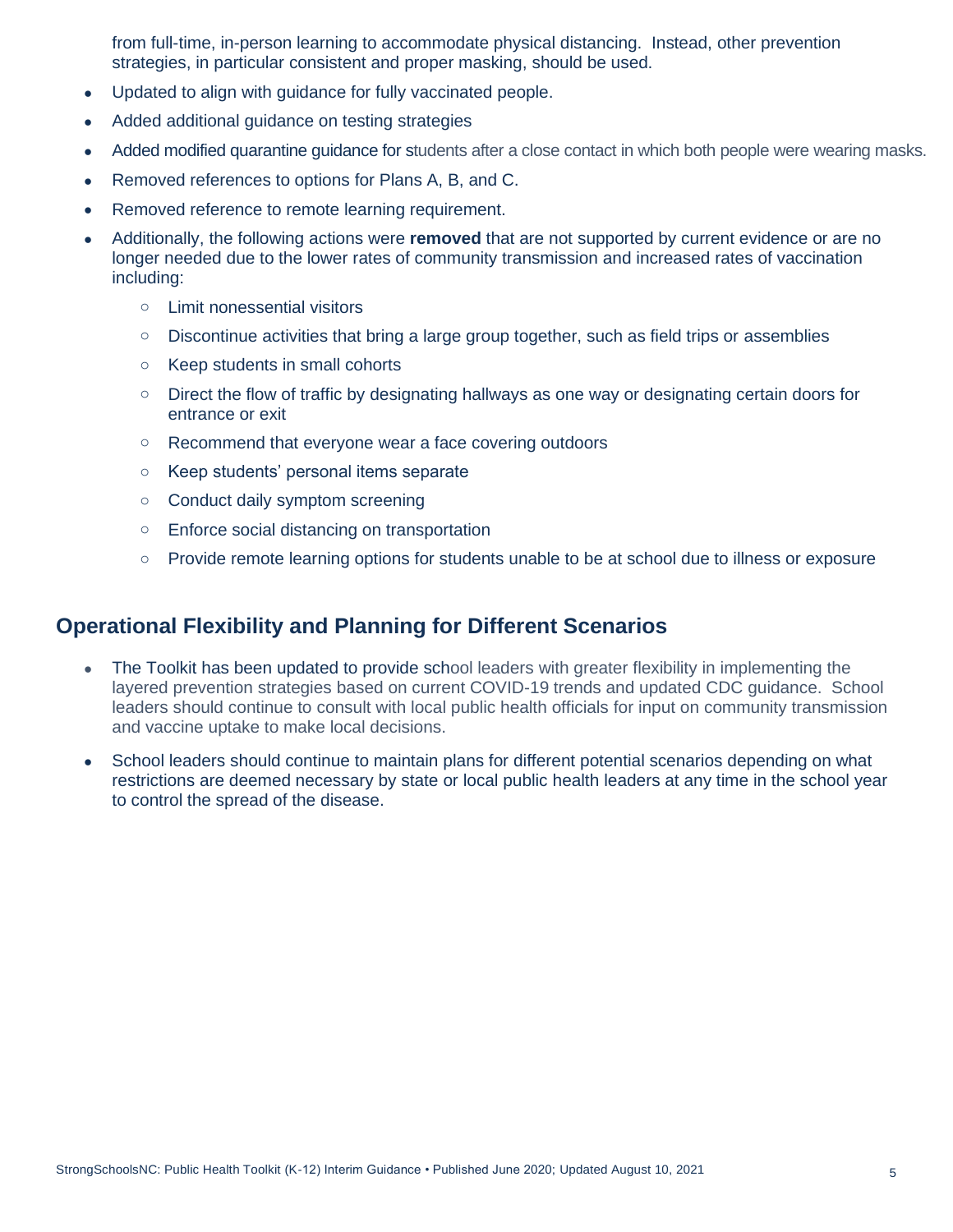### **What Do We Know About COVID-19 and School Settings?**

<span id="page-5-0"></span>COVID-19 is mostly spread when an infected person breathes out droplets and very small particles that contain the virus. These droplets and particles can be breathed in by other people or land on their eyes, noses, or mouth. To a lesser extent, the virus may spread to hands from a contaminated surface and then to the nose or mouth, causing infection. That is why personal prevention practices (such as wearing face coverings, handwashing and staying home when sick), good ventilation, and environmental cleaning are important practices covered in this Health Guidance.

Any scenario in which people who are not fully vaccinated gather together poses a risk for COVID-19 transmission. While children generally experience milder symptoms with COVID-19 than adults, and, to date, have not been found to contribute substantially to the spread of the virus, transmission from those with even mild or no apparent symptoms remains a risk. In addition, the impact of new, evolving variants on children who are not fully vaccinated is uncertain. We are learning more every day about COVID-19 in school settings and are using that data and research to make our school guidance and approach better.

The most recently emerging data is described in CDC's Science Brief: Transmission of SARS-CoV-2 in K-12 [Schools and Early Care and Education Programs](https://www.cdc.gov/coronavirus/2019-ncov/science/science-briefs/transmission_k_12_schools.html) - [www.cdc.gov/coronavirus/2019-ncov/science/science](https://www.cdc.gov/coronavirus/2019-ncov/science/science-briefs/transmission_k_12_schools.html)[briefs/transmission\\_k\\_12\\_schools.html](https://www.cdc.gov/coronavirus/2019-ncov/science/science-briefs/transmission_k_12_schools.html)

**Fortunately, there are many actions that school and district administrators can take to help lower the risk of COVID-19 exposure and spread during school sessions and activities as outlined in this Toolkit.**

### **Prevention Strategies**

<span id="page-5-1"></span>Each section of the Toolkit is organized into categories that prioritize implementation of the strategies which are most effective in lowering the risk of COVID-19 exposure and spread in school sessions and school activities:

- Strategies that **SHOULD** be implemented by all schools. These are strategies that, if not implemented, create conditions of high risk for COVID-19 exposure and spread. **NCDHHS strongly advises that school leaders adopt all the strategies in the SHOULD sections.**
- Strategies that school leaders COULD CONSIDER adopting. These are strategies to provide additional layers of prevention and that, if implemented, will further reduce the risk of COVID-19 exposure and spread.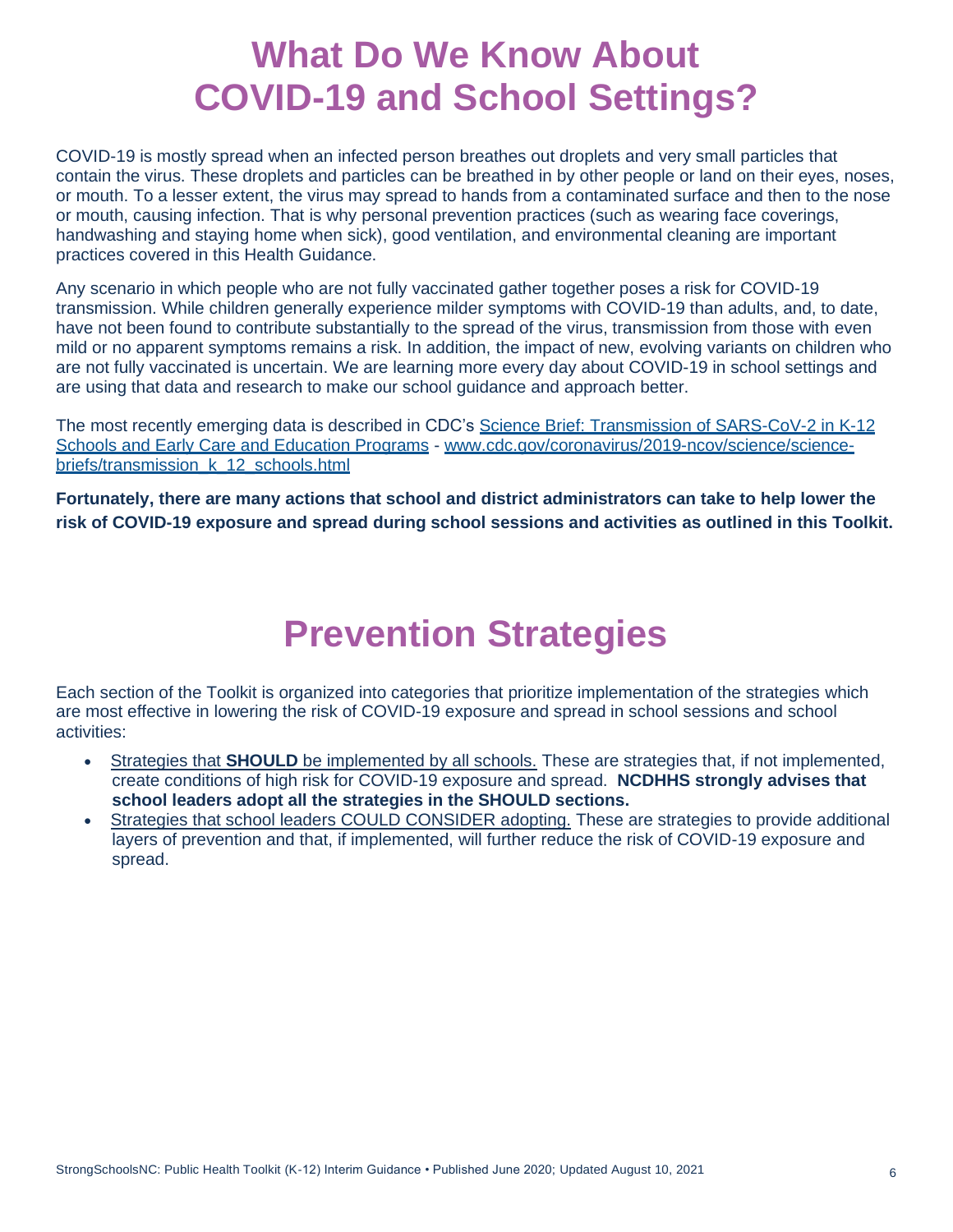<span id="page-6-0"></span>

Achieving high levels of COVID-19 vaccination among eligible students as well as teachers, staff, and household members is one of the most critical strategies to help schools safely resume full operations.

Vaccination is currently the leading public health prevention strategy to end the COVID-19 pandemic. People who are fully vaccinated against COVID-19 are at low risk of symptomatic or severe illness, including hospitalization or death. A [growing body of evidence](https://www.cdc.gov/coronavirus/2019-ncov/science/science-briefs/fully-vaccinated-people.html) suggests that people who are fully vaccinated against COVID-19 are also less likely to have an asymptomatic infection or transmit COVID-19 to others than people who are not [fully vaccinated](https://www.cdc.gov/coronavirus/2019-ncov/vaccines/fully-vaccinated.html). In most settings, people who are fully vaccinated can safely resume activities they did before the pandemic.

People [12 years and older are now eligible for COVID-19 vaccination.](https://www.cdc.gov/coronavirus/2019-ncov/vaccines/recommendations/adolescents.html) Three vaccines against COVID-19 are currently authorized by the Federal Food and Drug Administration and recommended by the Centers for Disease Control and Prevention Advisory Committee on Immunization Practices - the Pfizer-BioNTech vaccine (authorized for people 12 and over) and the Moderna and Johnson & Johnson vaccine (authorized for people 18 and over).

School administrators should encourage staff and families to be immunized and take action to support efforts through the use of [StrongSchoolsNC Vaccine Operational Guidance for Schools](https://files.nc.gov/covid/documents/guidance/education/Vaccine-Operational-Guidance-for-Schools.pdf).<sup>[6][6]</sup>. Even when more people are vaccinated, schools should continue prevention measures, especially as vaccines are not yet authorized for students of all ages.

Schools can [promote vaccinations](https://www.cdc.gov/vaccines/covid-19/planning/school-located-clinics/how-schools-can-support.html) among teachers, staff, and families by providing information about COVID-19 vaccination, encouraging vaccine trust and confidence, and establishing supportive policies and practices that make getting vaccinated as easy and convenient as possible.

When promoting COVID-19 vaccination, consider that certain communities and groups have been disproportionately affected by COVID-19 illness and severe outcomes, and some communities might have experiences that affect their trust and confidence in the healthcare system. Teachers, staff, students, and their families may differ in their level of [vaccine confidence.](https://www.cdc.gov/coronavirus/2019-ncov/vaccines/toolkits/health-departments.html#anchor_1617740003) School administrators can adjust their messages to the needs of their families and community and involve trusted community messengers as appropriate to promote COVID-19 vaccination among people who may be hesitant to receive it.

To promote vaccination, schools can:

- Encourage teachers, staff, and families, including extended family members that have frequent contact with students, to get vaccinated as soon as they can.
- Consider partnering with state or local health departments to serve as COVID-19 [vaccination sites](https://www.cdc.gov/vaccines/covid-19/planning/school-located-clinics.html) for families and work with local healthcare providers and organizations, including school-based health centers. Offering vaccines on-site before, during, and after the school day and during summer months can potentially decrease barriers to getting vaccinated against COVID-19. Identify other potential barriers that may be unique to the local community and implement policies and practices to address them.
- Find ways to adapt [key messages](https://www.cdc.gov/coronavirus/2019-ncov/vaccines/keythingstoknow.html) to help families, teachers, and staff become more confident about [the vaccine](https://www.cdc.gov/vaccines/covid-19/vaccinate-with-confidence.html) by using the language, tone, and format that fits the needs of the community and is responsive to concerns.
- Host information sessions to connect parents and guardians with information about the COVID-19 vaccine.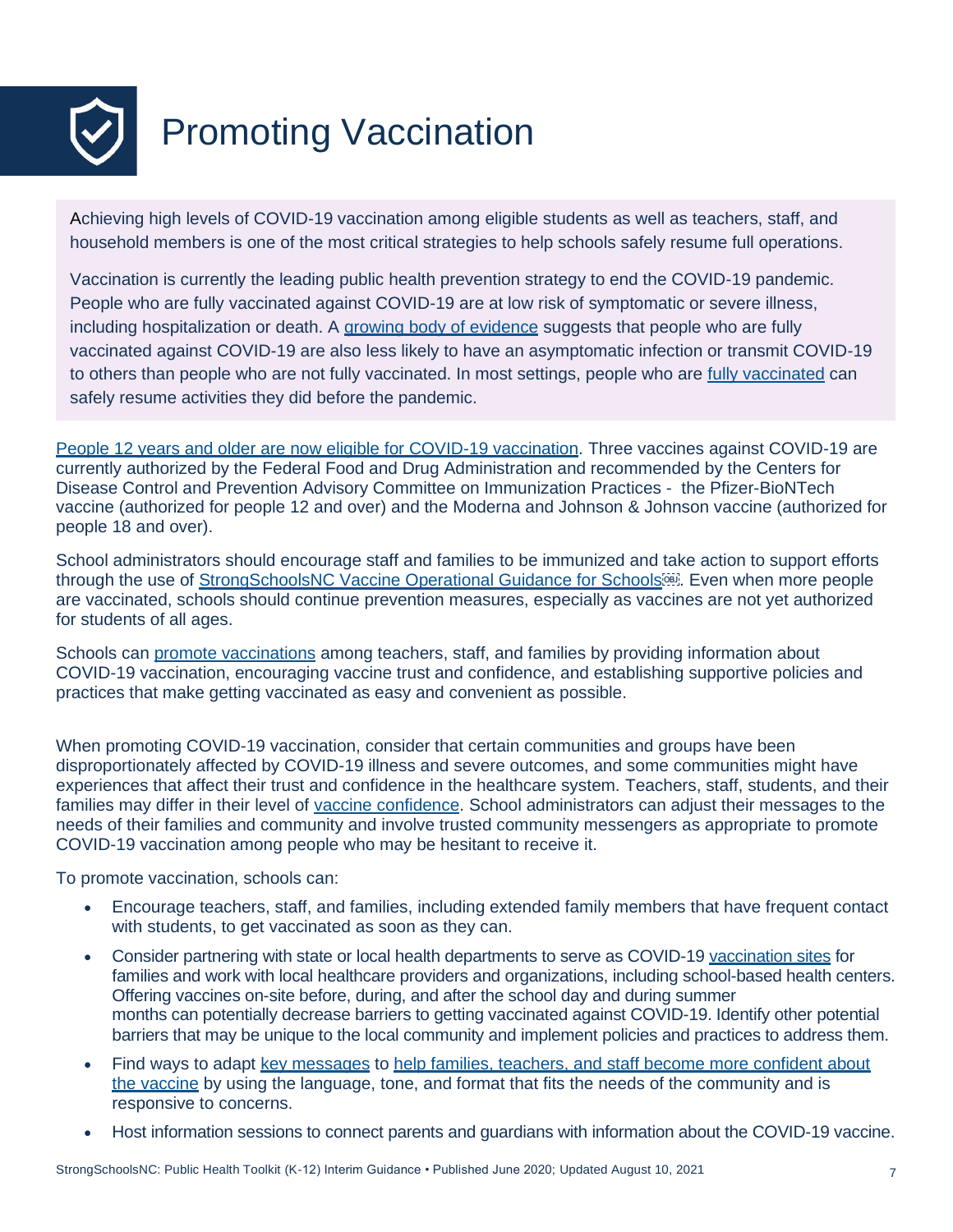- Offer flexible, supportive sick leave options (e.g., paid sick leave) for employees to get vaccinated or who have [side effects](https://www.cdc.gov/coronavirus/2019-ncov/vaccines/expect/after.html) after vaccination. See CDC's [Post-vaccination Considerations for Workplaces.](https://www.cdc.gov/coronavirus/2019-ncov/community/workplaces-businesses/vaccination-considerations-for-workplaces.html)
- Promote vaccination information for parents and guardians and other household members as part of kindergarten transition and enrollment in summer activities for families entering the school system.
- Provide students and families flexible options for excused absences to receive a COVID-19 vaccination and for possible side effects after vaccination.
- Work with local partners to offer [COVID-19 vaccination](https://www.cdc.gov/vaccines/covid-19/planning/school-located-clinics.html) for eligible students and eligible family members during sports or extracurricular activity summer physicals.

Local communities should determine how best to address school staff with COVID-like symptoms or exposure before they are fully immunized, which is two weeks after they received the last dose of their vaccine series. Due to individual responses to COVID-19 vaccines and timing of possible exposures, it may be difficult to determine when someone who is in process of vaccination is exhibiting symptoms of COVID-19 infection versus vaccine side effects. In these situations, isolation and quarantine procedures should be based on consultation with the school nurse, local health department and/or health care provider.

Existing laws and regulations require certain vaccinations for children attending school. K-12 administrators regularly maintain documentation of people's immunization records. Since recommended prevention strategies vary by COVID-19 vaccination status, K-12 administrators who maintain documentation of students' and workers' COVID-19 vaccination status can use this information, consistent with applicable laws and regulations, including those related to privacy, to inform prevention practices.

Schools that plan to request voluntary submission of documentation of COVID-19 vaccination status should use the same standard protocols that are used to collect and secure other immunization or health status information from students. The protocol to collect, secure, use, and further disclose this information should comply with relevant statutory and regulatory requirements, including the Family Educational Rights and Privacy Act (FERPA) and its regulatory requirements.

More information may be found at [Frequently Asked Questions about COVID-19 Vaccinations a](https://covid19.ncdhhs.gov/vaccines/frequently-asked-questions-about-covid-19-vaccinations)nd [NCDHHS](https://files.nc.gov/covid/documents/guidance/vaccinations/NCDHHS-Interim-Guidance-for-Individuals-Who-Have-Been-Vaccinated-Against-COVID-19.pdf)  [Interim Guidance for Individuals Who Have Been Vaccinated Against COVID-19.](https://files.nc.gov/covid/documents/guidance/vaccinations/NCDHHS-Interim-Guidance-for-Individuals-Who-Have-Been-Vaccinated-Against-COVID-19.pdf)

Recommendations for prevention strategies differ based on vaccination status, for example, participation in screening testing programs or quarantine after a close contact with someone with a confirmed case of COVID-19.

#### **All schools should:**

- $\Box$  Require teachers and staff to report vaccination status.
- $\Box$  Require teachers and staff who are unvaccinated, or do not disclose vaccine status, participate in screening/testing programs.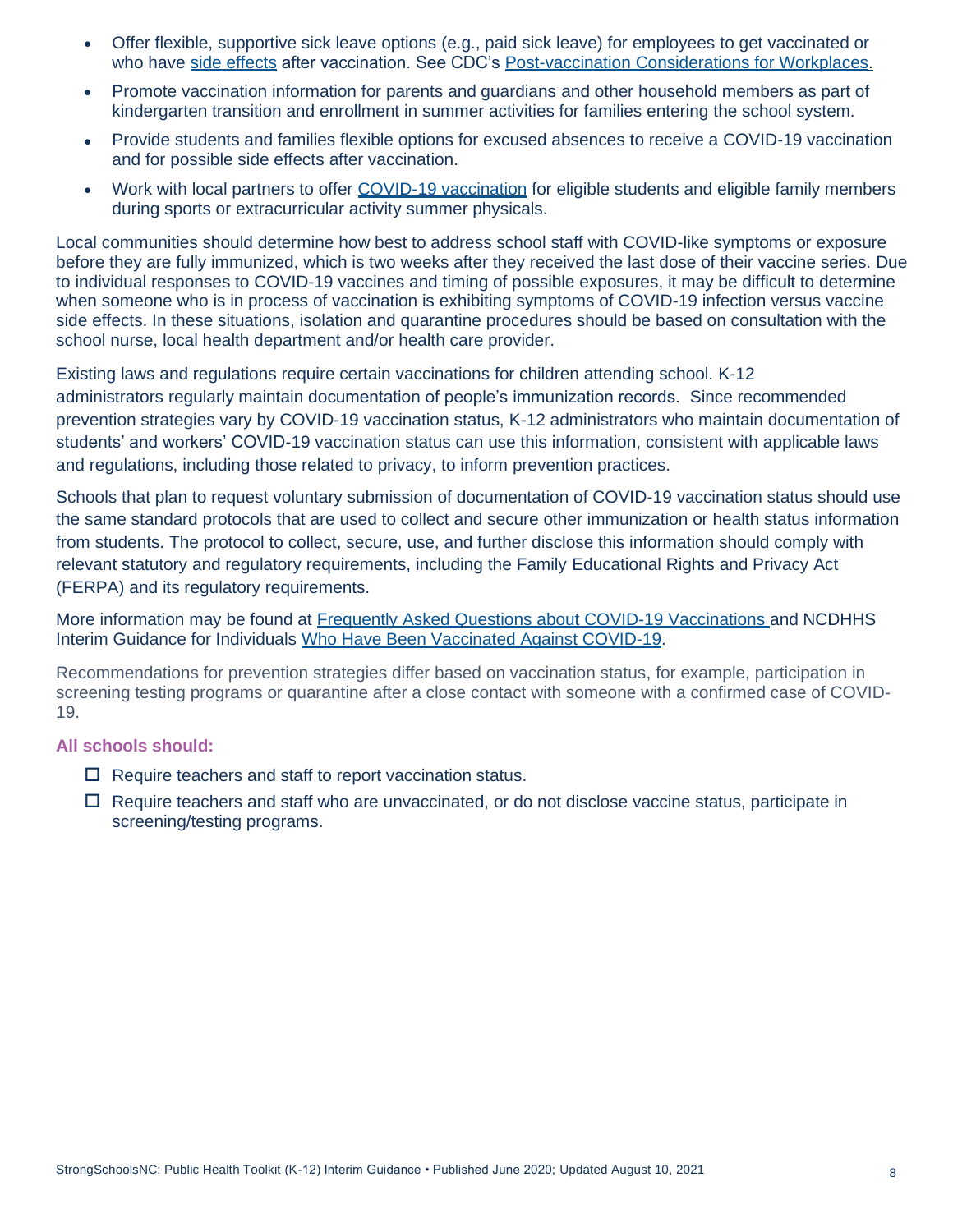# <span id="page-8-0"></span>Cloth Face Coverings

The following guidance reflects the latest [CDC recommendations](https://www.cdc.gov/coronavirus/2019-ncov/community/schools-childcare/operation-strategy.html) on masks.

When teachers, staff, and students consistently and correctly wear a mask, they protect others as well [as themselves.](https://www.cdc.gov/coronavirus/2019-ncov/science/science-briefs/masking-science-sars-cov2.html) Consistent and [correct mask use](https://www.cdc.gov/coronavirus/2019-ncov/prevent-getting-sick/how-to-wear-cloth-face-coverings.html) is especially important indoors and in crowded settings when physical distancing cannot be maintained.

- **Indoors**: Mask use is recommended for all people including students, teachers, and staff in K-12 settings. [Children under 2 years of age](https://www.cdc.gov/coronavirus/2019-ncov/prevent-getting-sick/about-face-coverings.html) should not wear a mask. **Outdoors**: In general, people do not need to wear masks when outdoors. However, particularly in areas of [substantial to high transmission,](https://covid.cdc.gov/covid-data-tracker/#county-view) CDC recommends that people who are not fully vaccinated wear a mask in crowded outdoor settings or during activities that involve sustained close contact with other people who are not fully vaccinated.
- **During school transportation:** [CDC's Order](https://www.cdc.gov/quarantine/masks/mask-travel-guidance.html) applies to all public transportation conveyances, including school buses. Regardless of the mask policy at school, all passengers and drivers should wear a mask on school buses, including on buses operated by school systems, subject to the exclusions and exemptions in CDC's Order.

#### **All schools should:**

- **Require all children and staff in schools K-12th grade to wear face coverings consistently when indoors.** Schools K-12<sup>th</sup> grade should make mask use universally required (i.e., required regardless of vaccination status) given that most of the student population in those grades are not yet eligible for vaccination.
	- Because students cannot mask consistently during mealtimes, students should maintain physical distancing of a minimum of 3 feet to the fullest extent possible when actively eating. Consider having meals outside where risk of virus transmission is low.
- **Per CDC's Order, require passengers and staff to wear a face covering on buses, vans, and other group school transportation.**
- $\Box$  Share guidance and information with teachers, staff, students, and families on the proper use, wearing, removal, and cleaning of cloth face coverings, such as [CDC's guidance on wearing](https://www.cdc.gov/coronavirus/2019-ncov/downloads/cloth-face-covering.pdf) [and removing cloth face masks](https://www.cdc.gov/coronavirus/2019-ncov/downloads/cloth-face-covering.pdf) and [CDC's](https://www.cdc.gov/coronavirus/2019-ncov/prevent-getting-sick/diy-cloth-face-coverings.html) [use of cloth face coverings.](https://www.cdc.gov/coronavirus/2019-ncov/prevent-getting-sick/diy-cloth-face-coverings.html) Visit [NCDHHS'](https://covid19.ncdhhs.gov/guidance#phase-2-easing-of-restrictions) [COVID-](https://covid19.ncdhhs.gov/guidance#phase-2-easing-of-restrictions)[19 response site](https://covid19.ncdhhs.gov/guidance#phase-2-easing-of-restrictions) for more information about face coverings, and to access [sign](https://covid19.ncdhhs.gov/materials-resources/know-your-ws-wear-wait-wash#wear) [templates](https://covid19.ncdhhs.gov/materials-resources/know-your-ws-wear-wait-wash#wear) that are available in English and Spanish.
- $\Box$  Provide masks to those students who need them (including on buses), such as students who forgot to bring their mask or whose families are unable to afford them. No disciplinary action should be taken against a student who does not have a mask as described in the U.S. Department of Education COVID-19 Handbook, Volume 1.
- $\square$  Exceptions to face coverings are people who:
	- Should not wear a face covering due to any medical or behavioral condition or disability (including, but not limited to, any person who has trouble breathing, or is unconscious or incapacitated, or is otherwise unable to put on or remove the face covering without assistance);
	- Is under two (2) years of age;
	- Is actively eating or drinking;
	- Is seeking to communicate with someone who is hearing-impaired in a way that requires the mouth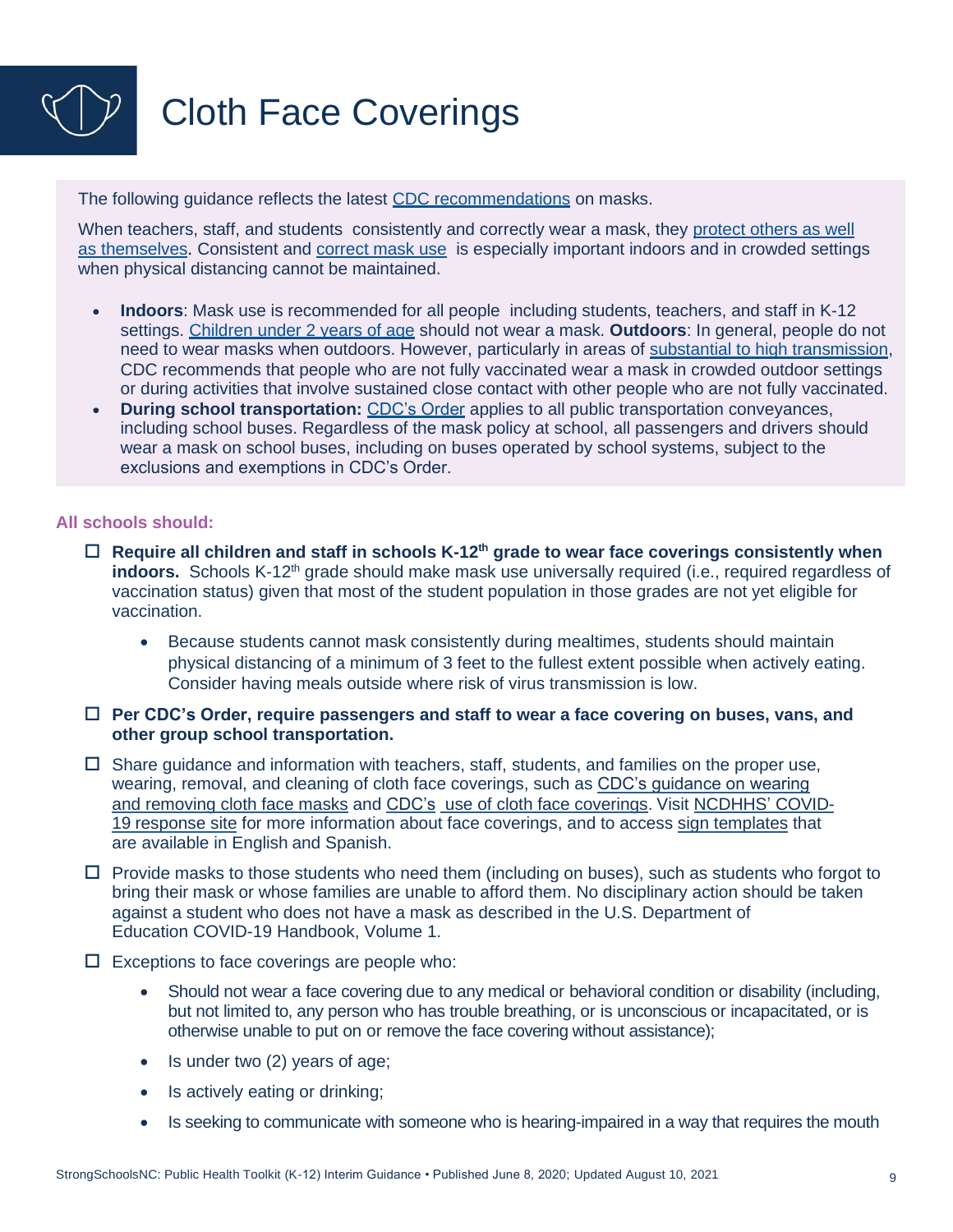to be visible;

- Is giving a speech for a broadcast or to an audience;
- Is working at home or is in a personal vehicle;
- Is temporarily removing his or her face covering to secure government or medical services or for identification purposes;
- Would be at risk from wearing a face covering at work, as determined by local, state, or federal regulations or workplace safety guidelines;
- Has found that his or her face covering is impeding visibility to operate equipment or a vehicle; or
- Is a child whose parent, guardian, or responsible person has been unable to place the Face Covering safely on the child's face.

If a school does not require all individuals to wear a mask, they should ensure a layered mitigation strategy, including physical distancing, ventilation, hand hygiene, adequate access to diagnostic and screening testing and closely monitor for increases in COVID-19 cases.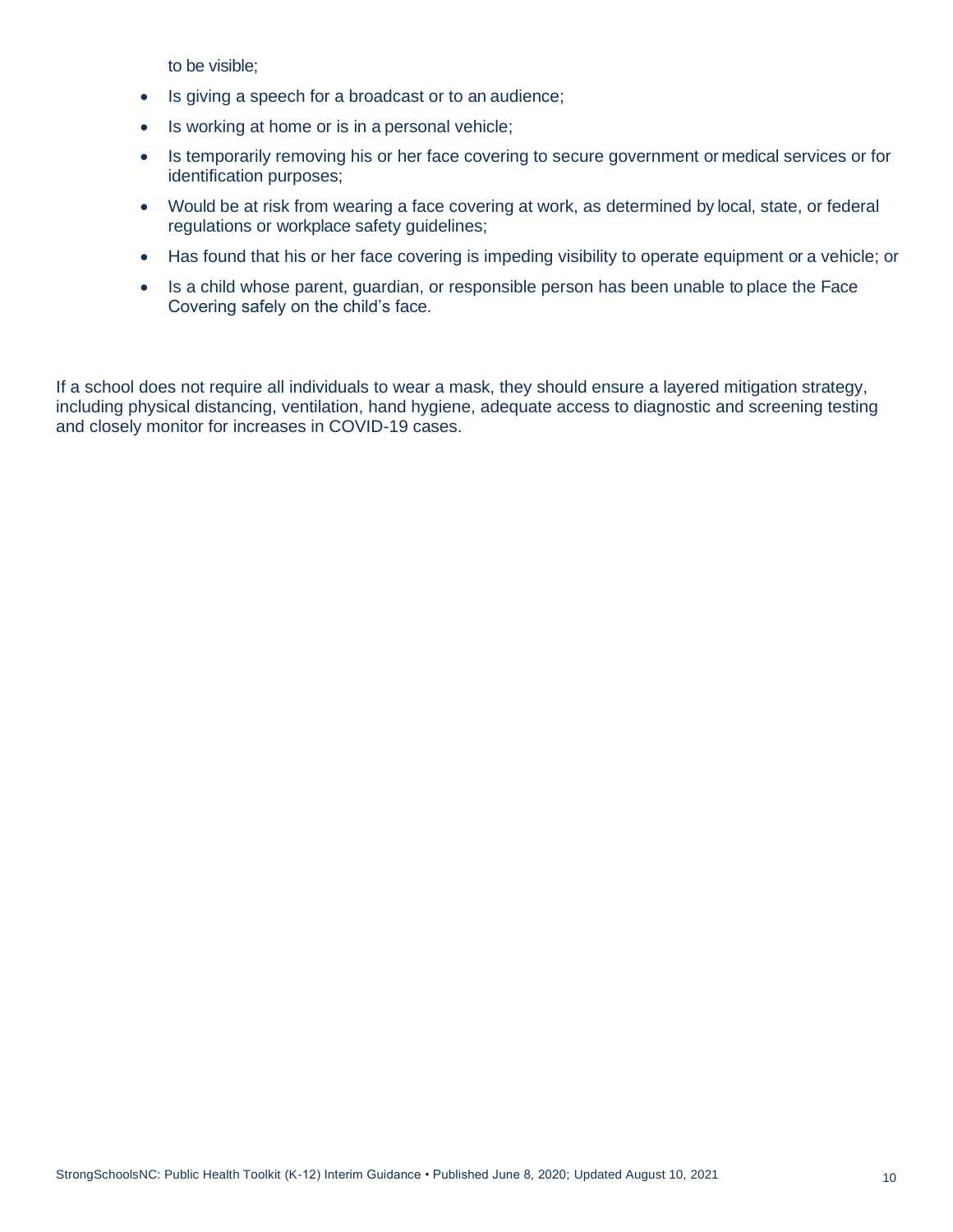### <span id="page-10-0"></span>Physical Distancing and Minimizing Exposure

[Physical distancing](https://www.cdc.gov/coronavirus/2019-ncov/prevent-getting-sick/social-distancing.html) means keeping space between yourself and other people outside of your household. It is a key tool to decrease the spread of COVID-19. Below is the latest [CDC recommendations](https://www.cdc.gov/coronavirus/2019-ncov/community/schools-childcare/operation-strategy.html) on physical distancing

Because of the importance of in-person learning, schools where not everyone is fully vaccinated should implement physical distancing to the extent possible within their structures, but not exclude students from in-person learning to keep a minimum distance requirement.

Based on studies from 2020-2021 school year, CDC recommends schools maintain at least 3 feet of physical distance between students within classrooms, combined with indoor mask wearing by people who are not fully vaccinated, to reduce transmission risk. When it is not possible to maintain a physical distance of at least 3 feet, such as when schools cannot fully re-open while maintaining these distances, it is especially important to layer multiple other prevention strategies, such as indoor masking, screening testing, improved ventilation, handwashing and covering coughs and sneezes, staying home when sick with symptoms of infectious illness including COVID-19, and regular cleaning to help reduce transmission risk.

Mask use by people who are not fully vaccinated is particularly important when physical distance cannot be maintained. A distance of at least 6 feet is recommended between students and teachers/staff, and between teachers/staff who are not fully vaccinated.

Note: The CDC removed recommendations for physical barriers (e.g., plexiglass), as of 3/19/2021.

#### **All schools should:**

- $\Box$  Maintain a minimum of three (3) feet of distance between K-12 students who are not fully vaccinated within school settings to the greatest extent possible without excluding students from full-time, in-person learning.
- $\Box$  Maintain a minimum of six (6) feet between adults (teachers/staff/visitors) and students and between adults (teachers/staff/visitors) who are not fully vaccinated within school settings to the greatest extent possible.
- $\Box$  Follow the recommendations outlined in [Interim](https://files.nc.gov/covid/documents/guidance/NCDHHS-Interim-Guidance-for-Youth-Amateur-Sports.pdf) [Guidance for Administrators and Participants of](https://files.nc.gov/covid/documents/guidance/NCDHHS-Interim-Guidance-for-Youth-Amateur-Sports.pdf) [Youth, College & Amateur Sports Programs](https://files.nc.gov/covid/documents/guidance/NCDHHS-Interim-Guidance-for-Youth-Amateur-Sports.pdf)

- $\square$  Providing physical distancing floor/seating markings.
- $\Box$  Marking 3 feet of spacing to remind students to stay 3 feet apart in lines and at other times when they may congregate.
- $\Box$  Marking 6 feet of spacing to remind teachers and staff to stay 6 feet apart at times when they may congregate, such as during staffmeetings, planning periods, lunch, food preparation and distribution, recess, in teacher lounges, and break rooms.
- $\Box$  Minimize opportunities for close contact resulting from sustained exposure (15 minutes or more, cumulative over a 24 hour period, within 6 feet distance) between teachers and staff during staff meetings, planning periods, lunch, recess, in teacher lounges, and break rooms and other areas teachers and staff may congregate.
- $\Box$  Allowing visitors and volunteers to resume normal activities if they follow the same protocols as staff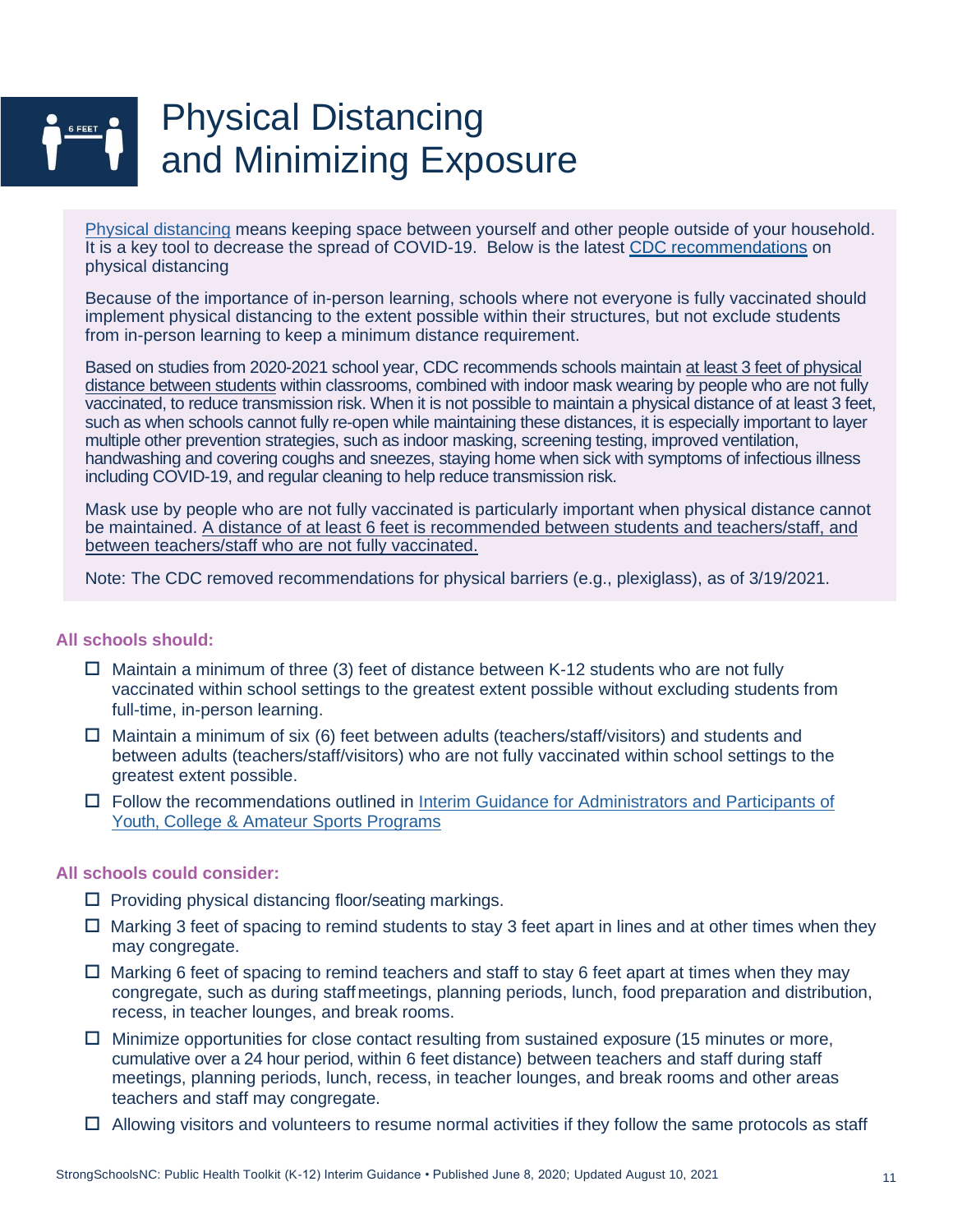and students.

 $\Box$  Choosing physical education activities that limit frequent and close contact between students.

<span id="page-11-0"></span>

**Testing** 

Testing for COVID-19 can help quickly identify those who are infected and those who have been exposed, but have yet to develop symptoms. Viral testing strategies in partnership with schools should be part of a comprehensive approach. Testing should not be used alone, but in combination with other prevention to reduce risk of transmission in schools. When schools implement testing combined with prevention strategies, they can detect new cases to prevent outbreaks, reduce the risk of further transmission, and protect students, teachers, and staff from COVID-19. School testing programs can increase family confidence in school attendance and reduce barriers to testing access in a community.

The **StrongSchoolsNC K-12 COVID-19 Testing Program** provides an ability for schools to implement a testing plan at no cost to the school or the district (funded by DHHS) that includes both screening and diagnostic testing. Learn more about this free testing at [NC DHHS COVID-19 Testing Program for K-12 Schools.](https://covid19.ncdhhs.gov/SchoolTesting)

#### **Testing Scenarios**

**Diagnostic testing** refers to testing done on someone who has symptoms consistent with COVID-19 or has had a close contact with someone with a confirmed case of COVID-19. The ability to do rapid testing on-site can facilitate COVID-19 diagnosis and inform the need for quarantine of close contacts and isolation. Rapid antigen testing works to prevent in-school transmission while minimizing in-person learning time lost.

**Screening testing** refers to testing done on someone without symptoms or known close contact with someone with COVID-19. CDC guidance provides that people who are fully vaccinated do not need to participate in screening testing. [Screening testing](https://www.cdc.gov/coronavirus/2019-ncov/lab/resources/sars-cov2-testing-strategies.html) may be most valuable in areas with substantial or high community transmission levels, in areas with low vaccination coverage, and in schools where other prevention strategies are not implemented. More frequent screening testing can increase effectiveness, but feasibility of increased testing in schools needs to be considered. Screening testing should be done in a way that ensures the ability to maintain confidentiality of results and protect student, teacher, and staff privacy. Consistent with federal and state legal requirements, including the [Family Educational Rights and Privacy Act \(FERPA\),](https://studentprivacy.ed.gov/?src=fpco) K-12 schools should, consistent with school and district policy around student consent, obtain parental consent for minor students and/or consent from students themselves.

Screening testing can be used to help evaluate and adjust prevention strategies and provide added protection for schools that are not able to provide optimal physical distance between students. Screening testing should be offered to students who have not been fully vaccinated when community transmission is at moderate, substantial, or high levels; at any level of community transmission, screening testing should be offered to all teachers and staff who have not been fully vaccinated.

To be effective, the screening program should test at least once per week, and rapidly (within 24 hours) report results. Screening testing more than once a week might be more effective at interrupting transmission. Schools may consider multiple screening testing strategies, for example, testing a random sample of at least 10% of students who are not fully vaccinated, or conducting [pooled testing](https://www.cdc.gov/coronavirus/2019-ncov/lab/pooling-procedures.html) of cohorts. Testing in lowprevalence settings might produce false positive results, but testing can provide an important prevention strategy and safety net to support in-person education.

To facilitate safer participation in sports, extracurricular activities, and other activities with elevated risk (such as activities that involve singing, shouting, band, and exercise that could lead to increased exhalation), schools may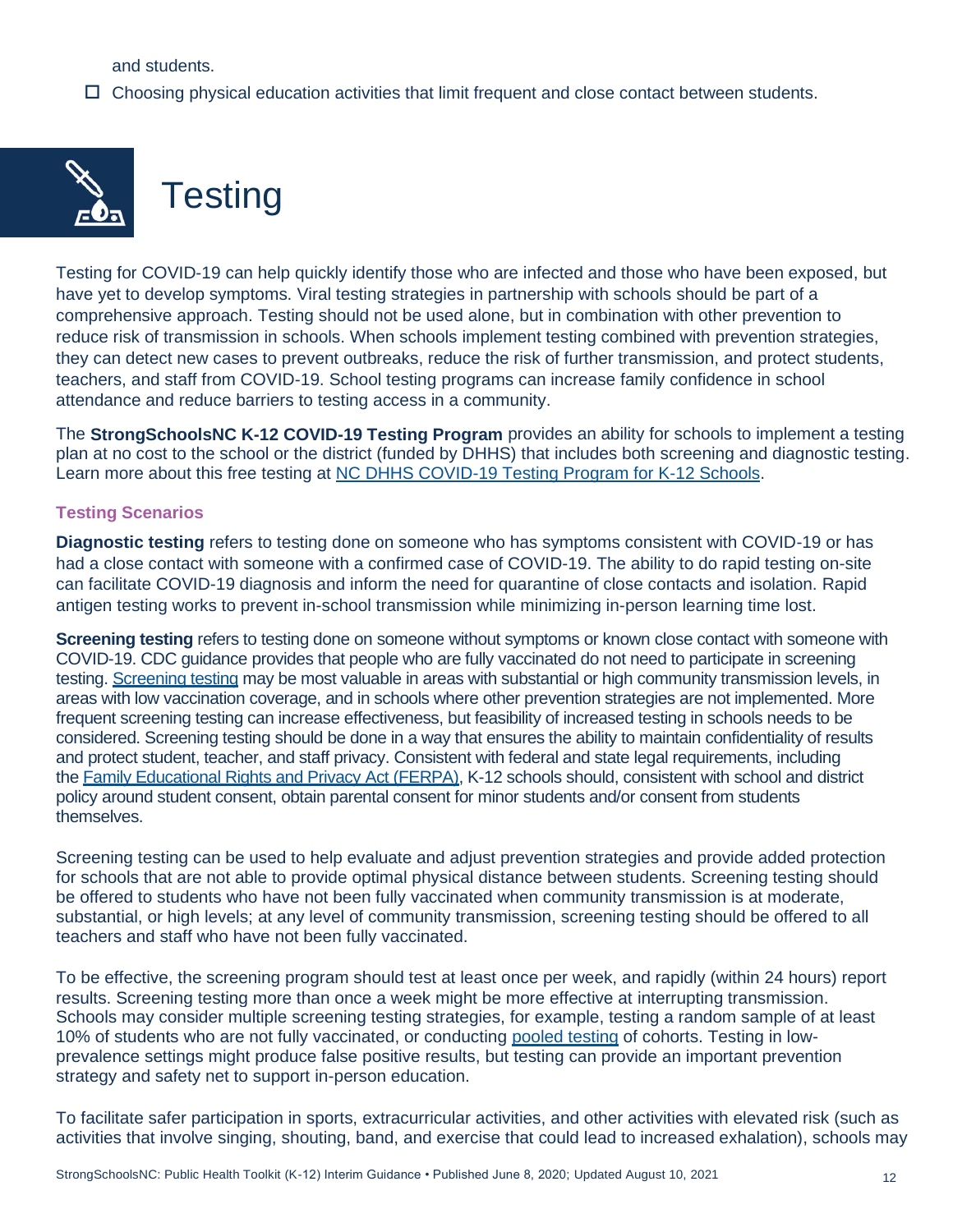consider implementing screening testing for participants who are not fully vaccinated. Schools can routinely test student athletes, participants, coaches, and trainers, and other people (such as adult volunteers) who are not fully vaccinated and could come into close contact with others during these activities. Schools can implement screening testing of participants who are not fully vaccinated up to 24 hours before sporting, competition, or extracurricular events. Schools can use different screening testing strategies for lower-risk sports.

#### **All schools should:**

- $\Box$  Require teachers and staff to report vaccination status and require those who are unvaccinated, or do not disclose vaccine status, to participate in screening/testing programs.
- $\Box$  Refer individuals to [diagnostic testing](https://covid19.ncdhhs.gov/media/2242/open) who have symptoms of COVID-19 or disclose recent known close contact to a person with COVID-19.
- $\Box$  Offer free rapid (antigen) testing on-site at school to facilitate quick COVID-19 diagnosis, inform school staff of what students may be able to stay in school, and inform the need for quarantine of close contacts.
	- Interpretation of tests results can be found at this [link to the CDC antigen algorithm.](https://www.cdc.gov/coronavirus/2019-ncov/lab/resources/antigen-tests-guidelines.html#using-antigen-tests-community-settings)
	- Of note, a person who has symptoms of COVID-19 and has received a negative test for COVID-19 may return to school IF the negative test was either (1) a negative PCR/molecular test or (2) a negative antigen test AND the person has a low likelihood of SARS-CoV-2 infection (I.e., the person has no known or suspected exposure to a person with COVID-19 within the last 14 days or is fully vaccinated or has had a SARS-CoV-2 infection in the last 3 months.
- $\Box$  Incorporate a [screening testing strategy](https://covid19.ncdhhs.gov/media/2242/open) consistent with CDC recommendations as in the table below, including required screening testing for unvaccinated teachers and staff. [Screening testing](https://www.cdc.gov/coronavirus/2019-ncov/lab/resources/sars-cov2-testing-strategies.html) may be most valuable in areas with substantial or high community transmission levels, in areas with low vaccination coverage, and in schools where other prevention strategies are not implemented.

#### **CDC Screening Testing Recommendations for K-12 Schools by Level of Community Transmission** Adapted from [www.cdc.gov/coronavirus/2019-ncov/community/schools-childcare/operation-strategy.html](https://www.cdc.gov/coronavirus/2019-ncov/community/schools-childcare/operation-strategy.html#anchor_1616080181070)

|                                               | Low <sup>1</sup> Transmission<br><b>Blue</b>                                                                                                                                       | <b>Moderate</b><br><b>Transmission Yellow</b>                                                                                                                        | <b>Substantial Transmission</b><br><b>Orange</b>                                                                                                                 | <b>High</b><br><b>Transmission</b><br>Red                                                                                                                                   |
|-----------------------------------------------|------------------------------------------------------------------------------------------------------------------------------------------------------------------------------------|----------------------------------------------------------------------------------------------------------------------------------------------------------------------|------------------------------------------------------------------------------------------------------------------------------------------------------------------|-----------------------------------------------------------------------------------------------------------------------------------------------------------------------------|
| <b>Students</b>                               | Do not need to screen<br>students.                                                                                                                                                 | <b>Offer screening testing for students</b> who are not fully vaccinated at least once per<br>week.                                                                  |                                                                                                                                                                  |                                                                                                                                                                             |
| <b>Teachers</b><br>and staff                  | Offer screening testing for teachers and staff who are not fully vaccinated at least once per week.                                                                                |                                                                                                                                                                      |                                                                                                                                                                  |                                                                                                                                                                             |
| <b>High risk sports</b><br>and activities     | <b>Recommend screening testing for</b><br>high-risk sports and extracurricular<br>activities <sup>2</sup> at least once per week for<br>participants who are not fully vaccinated. |                                                                                                                                                                      | <b>Recommend screening</b><br>testing for high-risk sports<br>and extracurricular activities<br>twice per week for participants<br>who are not fully vaccinated. | <b>Cancel or hold high-risk</b><br>sports and extracurricular<br>activities virtually to protect<br>in-person learning, unless all<br>participants are fully<br>vaccinated. |
| Low-and<br>intermediate-risk<br><b>sports</b> | Do not need to screen<br>low- and intermediate-<br>risk sports. <sup>2</sup>                                                                                                       | Recommend screening testing for low- and intermediate-risk sports at least once<br>students participating in per week for participants who are not fully vaccinated. |                                                                                                                                                                  |                                                                                                                                                                             |

<sup>1</sup> Levels of community transmission defined as total new cases per 100,000 persons in the past 7 days (low, 0-9; moderate, 10-49; substantial, 50-99; high, ≥100) and percentage of positive tests in the past 7 days (low, <5%; moderate, 5-7.9%; substantial, 8-9.9%; high, ≥10%.)

<sup>2</sup> Schools may consider using screening testing for student athletes and adults (e.g., coaches, teacher advisors) who support these activities to facilitate safe participation and reduce risk of transmission. For an example risk stratification for sports,

see [https://ncaaorg.s3.amazonaws.com/ssi/COVID/SSI\\_ResocializationDevelopingStandardsSecondEdition.pdf](https://ncaaorg.s3.amazonaws.com/ssi/COVID/SSI_ResocializationDevelopingStandardsSecondEdition.pdf)

For more details on testing strategies see **[CDC Guidance for COVID-19 Prevention in K-12 Schools,](https://www.cdc.gov/coronavirus/2019-ncov/community/schools-childcare/k-12-guidance.html)**  including Appendix 2.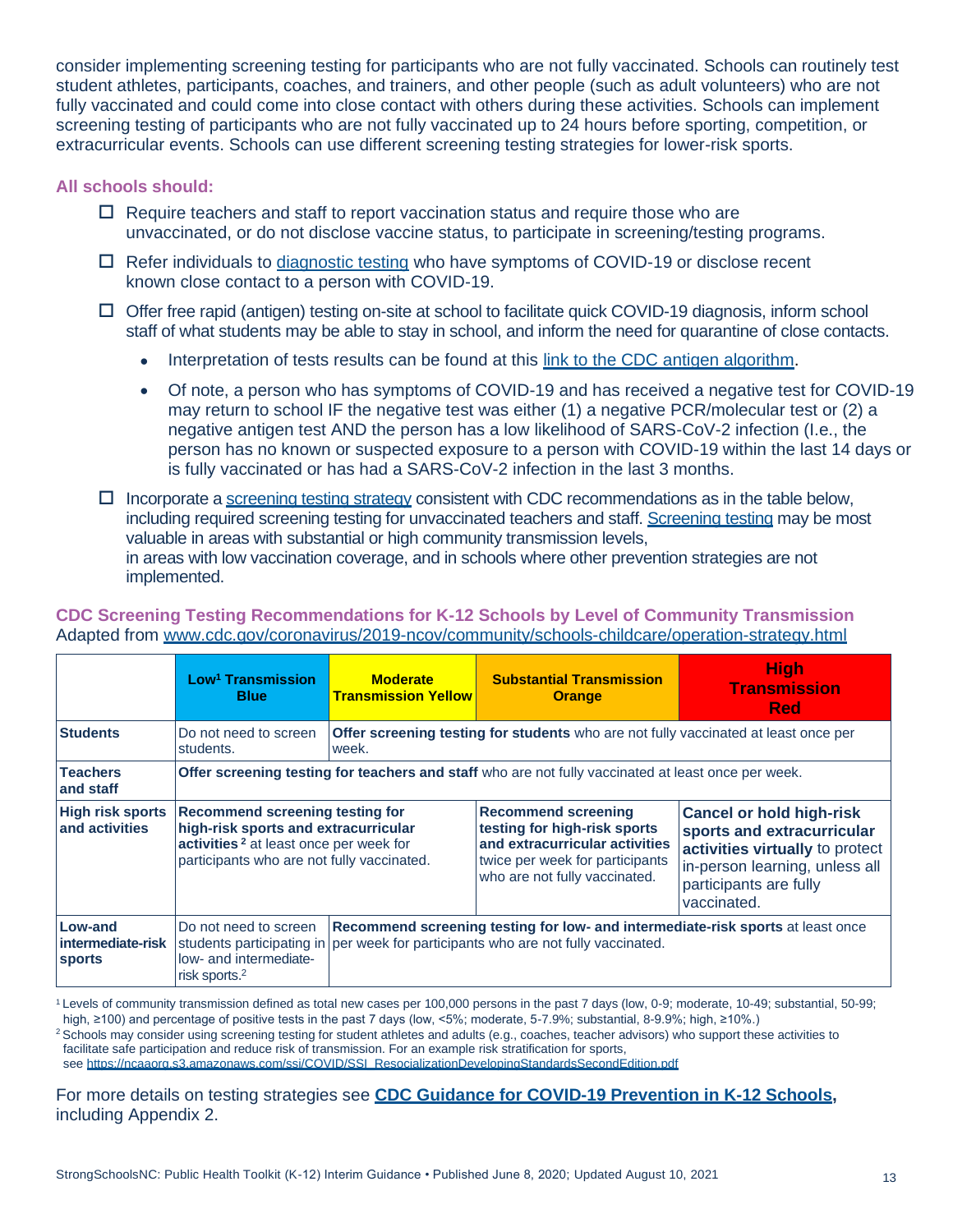## <span id="page-13-0"></span>Handling Possible, Suspected, Presumptive, or Confirmed Positive Cases of COVID-19

**Symptoms:** Students, teachers, and staff who have symptoms of [COVID-19,](https://www.cdc.gov/coronavirus/2019-ncov/symptoms-testing/symptoms.html) should stay home and be referred to their healthcare provider for testing and care. Staying home when sick is essential to keep infections out of schools and prevent spread to others.

For students, staff, and teachers with chronic conditions, symptom presence should represent a change from their typical health status to warrant exclusion from school. Occurrence of any of the symptoms below while a student, teacher, or staff member is at school suggests the person may be referred for diagnostic COVID-19 testing or evaluation.

- Fever (temperature of 100.4 degrees Fahrenheit or higher)
- Sore throat
- Cough (for people with chronic cough due to allergies or asthma, a change in their cough from baseline)
- Difficulty breathing (for people with asthma, a change from their baseline breathing)
- New loss of taste or smell
- Diarrhea or vomiting
- New onset of severe headache, especially with a fever

More information on [how to monitor for symptoms](https://www.cdc.gov/coronavirus/2019-ncov/community/schools-childcare/symptom-screening.html) is available from the CDC.

**Diagnosed:** People presumed to have or are diagnosed with COVID-19 must stay home until they meet the criteria for return to school. Staying home when sick with COVID-19 is essential to keeping COVID-19 infections out of schools and preventing spread to others.

**Exposed**: It is also essential for people who are not fully vaccinated to quarantine after a recent close contact to someone with COVID-19. Close contact with a case is defined as being physically exposed within 6 feet of another person for 15 minutes or longer cumulatively, within a 24 hour period

NOTE: As of 7/9/21, CDC added an exception to the need to quarantine in the close contact definition, excluding students who were within 3 to 6 feet of an infected student (laboratory-confirmed or clinically compatible illness) where:

- both students were engaged in **consistent and [correct](https://www.cdc.gov/coronavirus/2019-ncov/your-health/effective-masks.html) use of [well-fitting](https://www.cdc.gov/coronavirus/2019-ncov/prevent-getting-sick/mask-fit-and-filtration.html) face [masks;](https://www.cdc.gov/coronavirus/2019-ncov/community/schools-childcare/cloth-face-cover.html)** *and*
- other **[K–12 school prevention strategies](https://www.cdc.gov/coronavirus/2019-ncov/community/schools-childcare/operation-strategy.html)** (such as universal and correct mask use, physical distancing, increased ventilation) were in place in the **K–12 school setting.**
- This exception does not apply to teachers, staff, or other adults in the indoor classroom setting.

#### **All schools should:**

 $\Box$  Have staff perform self-monitoring of symptoms.

- $\Box$  Have families conduct home-based symptom screening for students, following typical school policies to keep children at home when ill. Recommend that families refer children to diagnostic testing who exhibit symptoms of COVID-19.
	- NCDHHS does not recommend daily COVID-19 symptom screening for all students at school entry. Schools should follow their typical procedures for exclusion as they would for any type of illness if a child is symptomatic at school.

 $\Box$  Immediately isolate symptomatic individuals to a designated area at the school.

• Maintain a dedicated space to isolate symptomatic individuals who become ill during the school day or disclose that they have tested positive for COVID-19. That space should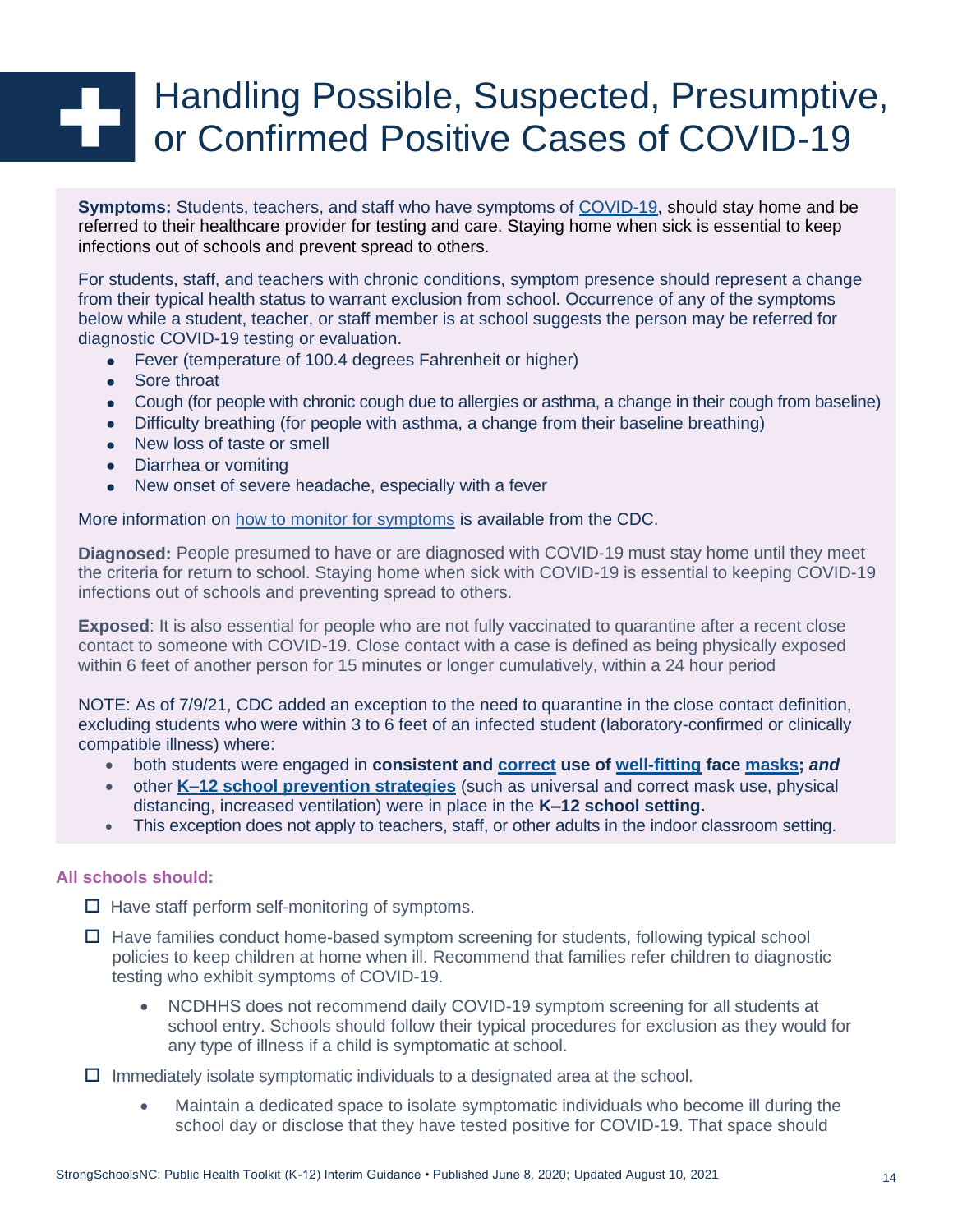not be used for other purposes.

- $\Box$  Require symptomatic persons to wear a cloth face covering or a procedure mask while waiting to leave the facility or be tested.
	- Cloth face coverings should not be placed on:
		- Anyone who has trouble breathing or is unconscious.
		- Anyone who is incapacitated or otherwise unable to remove the face covering without assistance.
		- Anyone who cannot tolerate a cloth face covering due to developmental, medical, or behavioral health needs.
- $\Box$  Require school nurses or dedicated school staff who provide direct patient care to wear appropriate Personal Protective Equipment (PPE) and perform hand hygiene after removing PPE. Refer to the [StrongSchoolsNC](https://files.nc.gov/covid/documents/guidance/education/Strong-Schools-NC-Public-Health-Toolkit-PPE-Guidance.pdf) [Infection Control and PPE Guidance \(K-12\)](https://files.nc.gov/covid/documents/guidance/education/Strong-Schools-NC-Public-Health-Toolkit-PPE-Guidance.pdf) for more information.
- $\Box$  Ensure symptomatic students remain under visual supervision of a staff member who is at least 6 feet away. The supervising adult should wear a cloth face covering or a procedure mask.
- $\Box$  Have a plan for how to transport an ill student or staff member home or to medical care.
- $\Box$  Refer to diagnostic testing individuals who exhibit symptoms of COVID-19 at school or disclose recent known close contact to a person with COVID-19.
	- The ability to do rapid testing on site could facilitate COVID-19 diagnosis and inform the need for quarantine of close contacts and isolation
	- Interpretation of tests results can be found at this [link to the CDC antigen algorithm\)](https://www.cdc.gov/coronavirus/2019-ncov/lab/resources/antigen-tests-guidelines.html#using-antigen-tests-community-settings). [https://www.cdc.gov/coronavirus/2019-ncov/lab/resources/antigen-tests-guidelines.html#using](https://www.cdc.gov/coronavirus/2019-ncov/lab/resources/antigen-tests-guidelines.html#using-antigen-tests-community-settings)[antigen-tests-community-settings](https://www.cdc.gov/coronavirus/2019-ncov/lab/resources/antigen-tests-guidelines.html#using-antigen-tests-community-settings)
		- Of note, a person who has symptoms of COVID-19 and has received a negative test for COVID-19 may return to school IF the negative test was either (1) a negative PCR/molecular test or (2) a negative antigen test AND the person has a low likelihood of SARS-CoV-2 infection (I.e., the person has no known or suspected exposure to a person with COVID-19 within the last 14 days or is fully vaccinated or has had a SARS-CoV-2 infection in the last 3 months
- $\Box$  Implement cleaning and disinfecting procedures following [CDC guidelines.](https://www.cdc.gov/coronavirus/2019-ncov/community/schools-childcare/clean-disinfect-hygiene.html)
- □ Utilize NCDHHS and the CDC quarantine quidance.

#### **CONFIRMED POSITIVE COVID CASE**

**Isolation** is required for all presumptive or confirmed cases of COVID-19.

- $\Box$  Enforce that [staff and students d](https://www.cdc.gov/coronavirus/2019-ncov/if-you-are-sick/steps-when-sick.html)isclose and stay at home or go home if:
	- They are showing COVID-19 symptoms, until they meet criteria for return described in table below
	- They have tested positive for COVID-19, until they meet criteria for return described in table below

**Quarantine** is required for an individual who has been a close contact (within 6 feet for at least 15 minutes cumulatively over a 24-hour period) of someone who is determined positive with COVID-19 either through testing or symptom consistent diagnosis, with the following three exceptions:

- Individuals who are **fully vaccinated and do not have symptoms** do NOT need to quarantine after a close contact. Individual should get tested 3-5 days after exposure and wear a mask around others until receiving a negative test result.
- People who have **tested positive for COVID-19 within the past 3 months and recovered and do not have symptoms** do NOT have to quarantine.
- **Students who are not fully vaccinated after a close contact in a classroom or other school setting if masks were being worn appropriately and consistently by both the person with**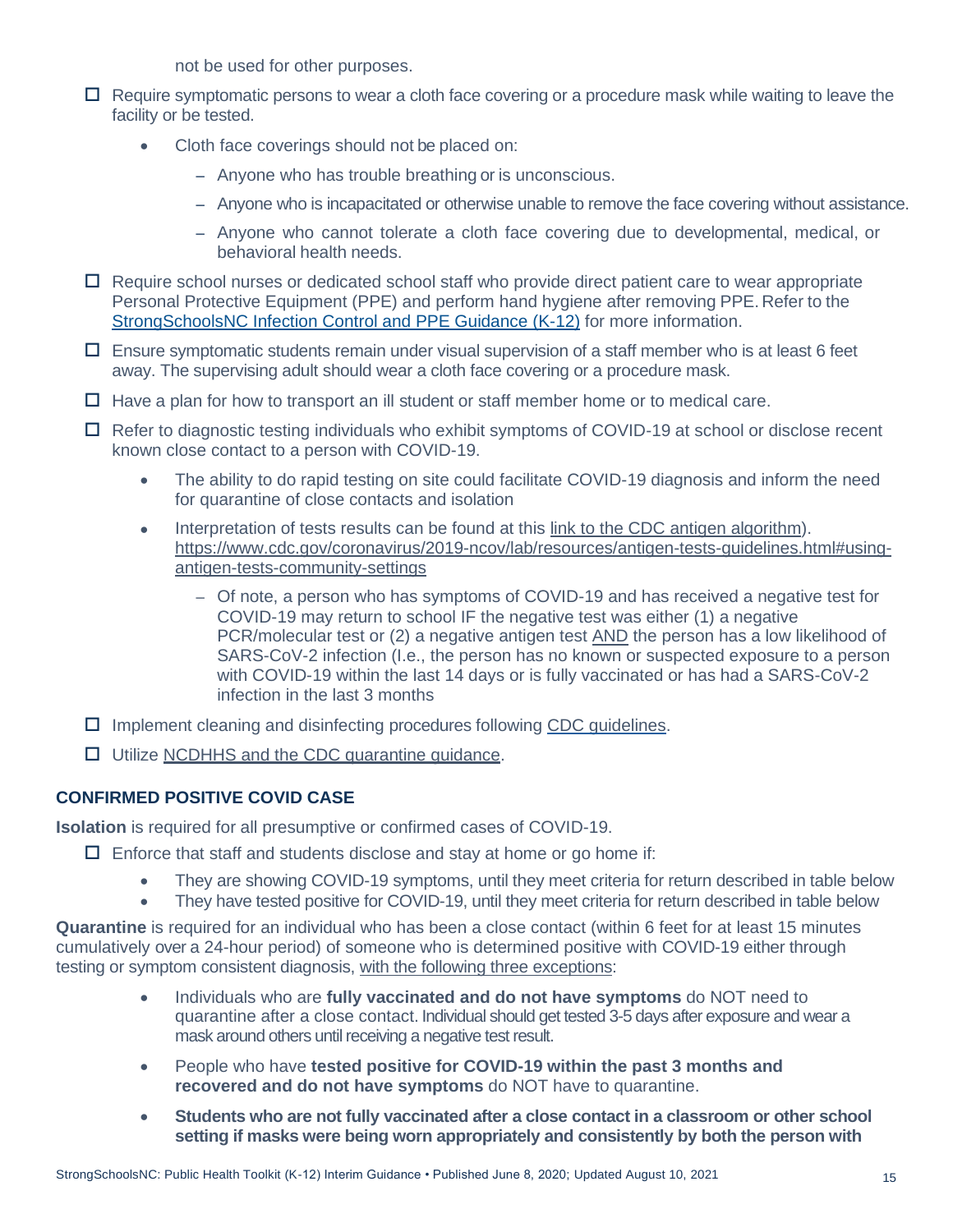**COVID-19 and the potentially exposed person** do NOT need to quarantine. This is based on updated CDC guidance and studies that have shown extremely low risk of COVID-19 transmission in classroom settings when face masks were being used appropriately by both the person with COVID-19 and the potentially exposed person, as well as multiple layers of prevention measures in place to prevent transmission in school settings. This applies to exposures in classrooms, other inschool settings, and school transportation but does not apply to exposures during extracurricular or athletic activities. This exception does not apply to teachers, staff, or other adults in the indoor classroom setting.

- An additional potential exception to quarantine are persons who are **not fully vaccinated and have tested antibody positive within 3 months before or immediately following a close**  contact may not need to quarantine IF they have limited or no contact with persons at high [risk for severe COVID-19 illness,](https://www.cdc.gov/coronavirus/2019-ncov/need-extra-precautions/index.html) including older adults and persons with certain medical conditions. Since this may be difficult or impossible to assess, NCDHHS generally recommends that individuals who do not meet the three exceptions listed above should still quarantine after a close contact even if they tested antibody positive. Exemption from quarantine based on a recent positive antibody test can be considered on a case-by-case if approved by the local public health department.
- CDC continues to recommend quarantine for 14 days after last exposure. However, as of December 2, 2020, the CDC has offered options to reduce the duration of quarantine in either of the following two scenarios:
	- 10 days of quarantine have been completed and no symptoms have been reported during daily at home monitoring;
	- 7 days of quarantine have been completed, no symptoms have been reported during daily at home monitoring, and the individual has received results of a negative antigen or PCR/molecular test on a test taken no earlier than day 5 of quarantine.
	- I**f quarantine is discontinued before day 14, the individual should continue to monitor symptoms and strictly adhere to all non- pharmaceutical interventions** (e.g. wear a mask, practice physical distancing) through 14 days after the date of last exposure.
	- Schools should follow the recommendations of their local public health department regarding quarantine. Local public health authorities make the final decisions about how long quarantine should last in the communities they serve, based on local conditions and needs.
- $\Box$  Report to local health authorities any suspected or confirmed COVID-19 cases among children and staff (as required by NCGS § [130A-136\)](https://www.ncleg.net/EnactedLegislation/Statutes/HTML/BySection/Chapter_130A/GS_130A-136.html).
- □ Implement the approved school [Contact Tracing Plan,](https://files.nc.gov/covid/documents/guidance/education/StrongSchoolsNC-Contact-Tracing-Procedures.pdf) OR, If directed by Local Health Department, school administrators coordinate with [health officials](https://www.ncalhd.org/directors) to provide contact information for or notify close contacts of a suspected or confirmed COVID-19 case among staff, students, and families while maintaining confidentiality in accordance with FERPA, [NCGS § 130A-143,](https://www.ncleg.gov/EnactedLegislation/Statutes/HTML/BySection/Chapter_130A/GS_130A-143.html) and all other state and federal laws.
- $\Box$  Adhere to the following criteria for allowing a student or staff member to return to school: See CDC antigen algorithm for interpretation of antigen tests

| <b>Exclusion</b><br><b>Category</b> | <b>Scenario</b>                                                                                                                                                                              | <b>Criteria to return to school</b>                                                                                                                                                                                                                                                                  |
|-------------------------------------|----------------------------------------------------------------------------------------------------------------------------------------------------------------------------------------------|------------------------------------------------------------------------------------------------------------------------------------------------------------------------------------------------------------------------------------------------------------------------------------------------------|
| <b>Diagnosis</b>                    | Person has tested <b>positive</b> with an <b>antigen test</b> but <b>does</b><br>not have symptoms of COVID-19 and is not known to be<br>a close contact to someone diagnosed with COVID-19. | If the person has a repeat PCR/molecular test performed in<br>a laboratory within $24 - 48$ hours of their positive antigen<br>test, and that PCR/molecular test is negative: the positive<br>antigen test can be considered a false positive and the<br>person can immediately return to school; OR |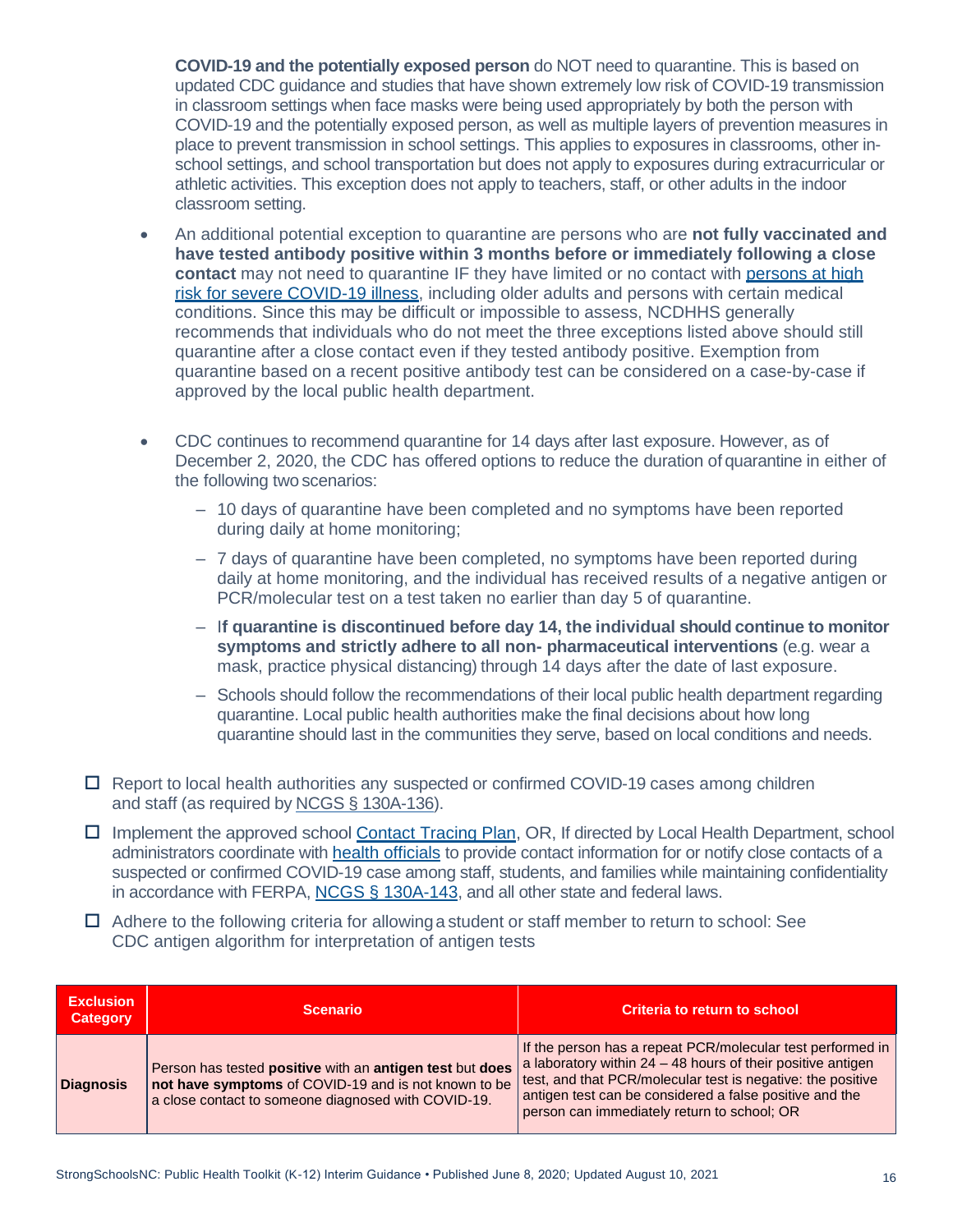|                  |                                                                                                                                                                                                                                                                                                                                                                                                                                                                                                                                                                                                                                                                                           | If the person does not have a repeat PCR/molecular test,<br>or has one within $24 - 48$ hours and it is also positive, the<br>person can return to school 10 days after the first positive<br>test, as long as they did not develop symptoms.<br>The person is not required to have documentation of a<br>negative test in order to return to school.                                                                                                                                                                                                                                                                                                                                                                                                                                                                                                                                                                                                                                                                                                                                                                                                                                                                                                                                                                                                                                                                                                   |
|------------------|-------------------------------------------------------------------------------------------------------------------------------------------------------------------------------------------------------------------------------------------------------------------------------------------------------------------------------------------------------------------------------------------------------------------------------------------------------------------------------------------------------------------------------------------------------------------------------------------------------------------------------------------------------------------------------------------|---------------------------------------------------------------------------------------------------------------------------------------------------------------------------------------------------------------------------------------------------------------------------------------------------------------------------------------------------------------------------------------------------------------------------------------------------------------------------------------------------------------------------------------------------------------------------------------------------------------------------------------------------------------------------------------------------------------------------------------------------------------------------------------------------------------------------------------------------------------------------------------------------------------------------------------------------------------------------------------------------------------------------------------------------------------------------------------------------------------------------------------------------------------------------------------------------------------------------------------------------------------------------------------------------------------------------------------------------------------------------------------------------------------------------------------------------------|
| <b>Diagnosis</b> | Person has tested positive with a PCR/molecular test<br>but the person does not have symptoms.                                                                                                                                                                                                                                                                                                                                                                                                                                                                                                                                                                                            | Person can return to school 10 days after their positive<br>test.                                                                                                                                                                                                                                                                                                                                                                                                                                                                                                                                                                                                                                                                                                                                                                                                                                                                                                                                                                                                                                                                                                                                                                                                                                                                                                                                                                                       |
| <b>Symptoms</b>  | Person has symptoms of COVID-19 and has tested<br>positive with an antigen test or PCR/molecular test                                                                                                                                                                                                                                                                                                                                                                                                                                                                                                                                                                                     | Person can return to school when<br>• It has been 10 days since the first day of symptoms;<br><b>AND</b><br>• It has been at least 24 hours since the person had a<br>fever (without using fever reducing medicine); AND<br>• Other symptoms of COVID-19 are improving.<br>The person is not required to have documentation of a<br>negative test in order to return to school.                                                                                                                                                                                                                                                                                                                                                                                                                                                                                                                                                                                                                                                                                                                                                                                                                                                                                                                                                                                                                                                                         |
| <b>Symptoms</b>  | Person has symptoms of COVID-19 but has not been<br>tested for COVID-19 nor has visited a health care<br>provider. Therefore, the person who has symptoms is<br>presumed positive for COVID-19 due to the presence of a<br>clinically compatible illness in the absence of testing.                                                                                                                                                                                                                                                                                                                                                                                                       | Person can return to school when<br>• It has been 10 days since the first day of symptoms;<br><b>AND</b><br>• It has been at least 24 hours since the person had a<br>fever (without using fever reducing medicine); AND<br>• Other symptoms of COVID-19 are improving.                                                                                                                                                                                                                                                                                                                                                                                                                                                                                                                                                                                                                                                                                                                                                                                                                                                                                                                                                                                                                                                                                                                                                                                 |
| <b>Symptoms</b>  | Person has symptoms of COVID-19 but has received a<br>negative test for COVID-19* or has visited a health care<br>provider and received a an alternate diagnosis that<br>would explain the symptoms of COVID-19 *In a person<br>with symptoms, a negative test is defined as either (1) a<br>negative PCR/molecular test or (2) a negative antigen test<br>if the person has a low likelihood of SARS-CoV-2 infection<br>(e.g., the person has no known or suspected exposure to<br>a person with COVID-19 within the last 14 days or is fully<br>vaccinated or has had a SARS-CoV-2 infection in the last<br>3 months.) See CDC antigen algorithm for interpretation<br>of antigen tests | Person can return to school when:<br>• It has been at least 24 hours since the person had a<br>fever (without using fever reducing medicine); AND<br>• They have felt well for at least 24 hours.<br>Note: The health care provider is not required to detail the<br>specifics of the alternate diagnosis.                                                                                                                                                                                                                                                                                                                                                                                                                                                                                                                                                                                                                                                                                                                                                                                                                                                                                                                                                                                                                                                                                                                                              |
| <b>Exposure</b>  | Person who is not fully vaccinated and has been in<br>close contact with someone with a confirmed case of<br>COVID-19. (Fully vaccinated persons and persons who<br>have tested positive in the last 3 months and do not have<br>any symptoms after a close contact do not need to<br>quarantine.)                                                                                                                                                                                                                                                                                                                                                                                        | Person can return to school after completing up to 14 days<br>of quarantine. The 14 days of quarantine begin after the<br>last known close contact with the COVID-19 positive<br>individual. Alternatively the person may complete a 10-day<br>quarantine if the person is not presenting symptoms of<br><b>COVID-19</b> after daily at-home monitoring, or they may<br>complete 7 days of quarantine if they report no<br>symptoms during daily at-home monitoring, and the<br>individual has received results of a negative antigen or<br>PCR/molecular test on a test taken no earlier than day<br>5 of quarantine.<br>Follow the recommendations of your local public health<br>department if someone at your schools should quarantine.<br>Local public health authorities make the final decisions<br>about how long quarantine should last in the communities<br>they serve, based on local conditions and needs.<br>If quarantine is discontinued before day 14, the<br>individual should continue to monitor symptoms and<br>strictly adhere to all non-pharmaceutical interventions<br>(e.g. wear a mask, practice social distancing) through 14<br>days after the date of last exposure.<br>Note: NCDHHS recommends that schools not require an<br>individual who is fully vaccinated (at least 2 weeks after<br>getting their second dose in a 2-dose series or one-dose of<br>a single-dose series) or tested positive for COVID-19 in the |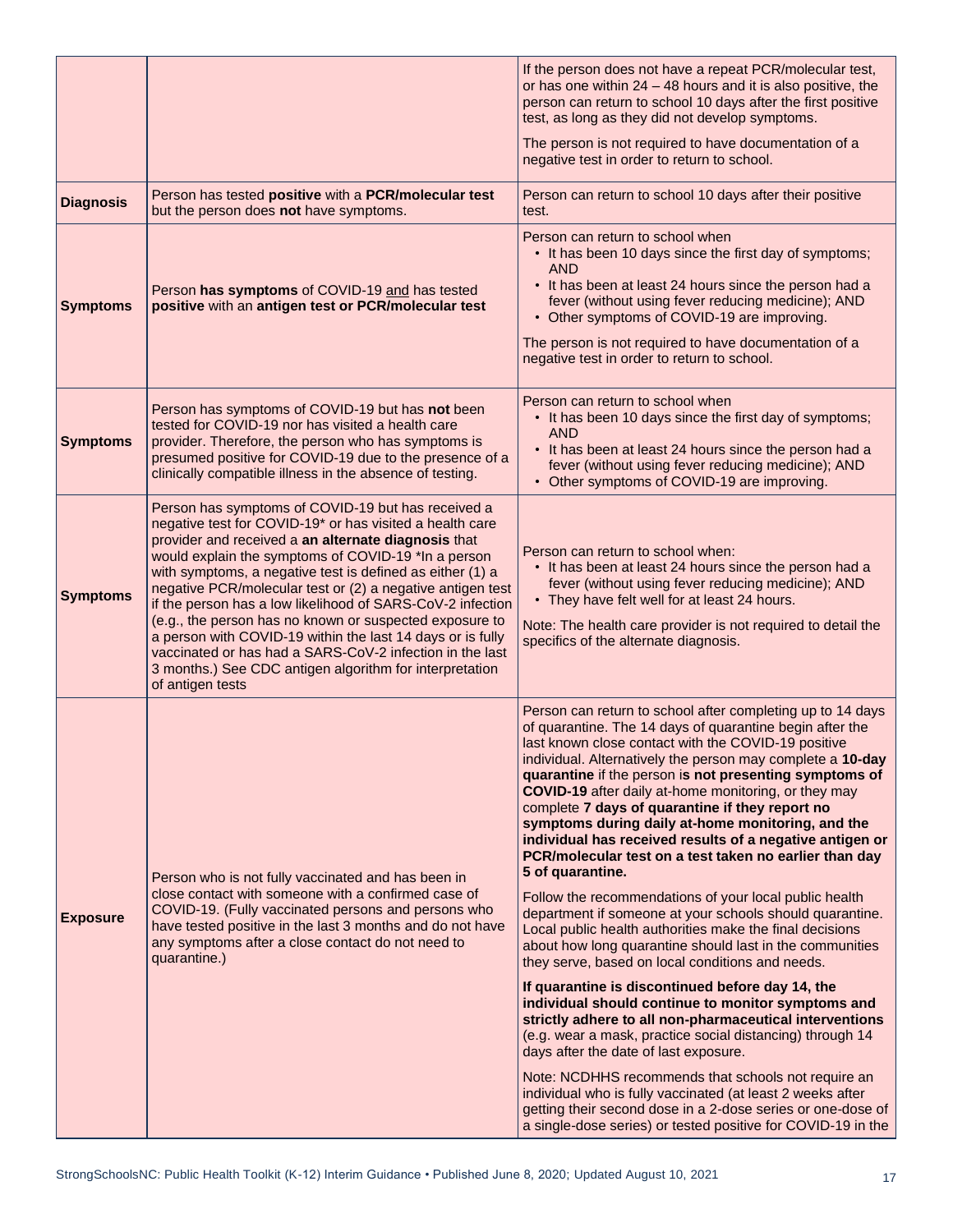|                 |                                                                                                                                                                                               | past three months to quarantine if they have had no<br>symptoms after being a close contact to someone with<br>COVID-19, and they do not live in a congregate setting<br>(such as a shelter).                                                                                                                                                                                                                                                                                                                                                                                                                              |
|-----------------|-----------------------------------------------------------------------------------------------------------------------------------------------------------------------------------------------|----------------------------------------------------------------------------------------------------------------------------------------------------------------------------------------------------------------------------------------------------------------------------------------------------------------------------------------------------------------------------------------------------------------------------------------------------------------------------------------------------------------------------------------------------------------------------------------------------------------------------|
| <b>Exposure</b> | K-12 student who is not fully vaccinated but has been in<br>close contact with someone with a confirmed case of<br>COVID-19, in which both individuals were wearing a mask<br>the entire time | <b>NCDHHS does not recommend quarantine of students</b><br>following exposures in school settings if masks were<br>being worn appropriately and consistently by both the<br>person with COVID-19 and the potential exposed<br>person. This applies to exposures in classrooms, other in-<br>school settings, and school transportation but does not<br>apply to exposures during extracurricular or athletic<br>activities. This option should only be utilized in settings<br>where masks are consistently worn. This exception does<br>not apply to teachers, staff, or other adults in the indoor<br>classroom setting. |

- $\Box$  Post signage at the main entrance requesting that people who have been symptomatic with fever and/or cough not enter. Examples of signage such as [Know Your Ws/Stop if You](https://covid19.ncdhhs.gov/materials-resources/know-your-ws-wear-wait-wash) [Have Symptoms](https://covid19.ncdhhs.gov/materials-resources/know-your-ws-wear-wait-wash) flyers (English: [Color,](https://files.nc.gov/ncdhhs/documents/files/covid-19/KnowYourWs-Business-Sign_ENG.pdf) [Black &](https://files.nc.gov/ncdhhs/documents/files/covid-19/KnowYourWs-BusinessSign-BW_ENG.pdf) [White;](https://files.nc.gov/ncdhhs/documents/files/covid-19/KnowYourWs-BusinessSign-BW_ENG.pdf) Spanish: [Color,](https://files.nc.gov/ncdhhs/documents/files/covid-19/KnowYourWs-Business-Sign_SPA.pdf) [Black & White\)](https://files.nc.gov/ncdhhs/documents/files/covid-19/SS-BusinessSign-BW_SPA.pdf).
- $\Box$  Educate students, families, teachers, and staff about the signs and symptoms of COVID-19, when they should stay home, and when they can return to school.
- $\Box$  Schools should also allow flexible, non-punitive, and supportive paid sick leave policies and practices that encourage sick workers to stay home without fear of retaliation, loss of pay, or loss of employment level. Employers should ensure that workers are aware of and understand these policies. Establish and encourage liberal use of sick days for students, provide excused absences for students who are sick. and discontinue attendance- dependent awards and ratings.
- $\Box$  Developing plans for backfilling positions of employees on sick leave and consider cross- training to allow for changes of staff duties.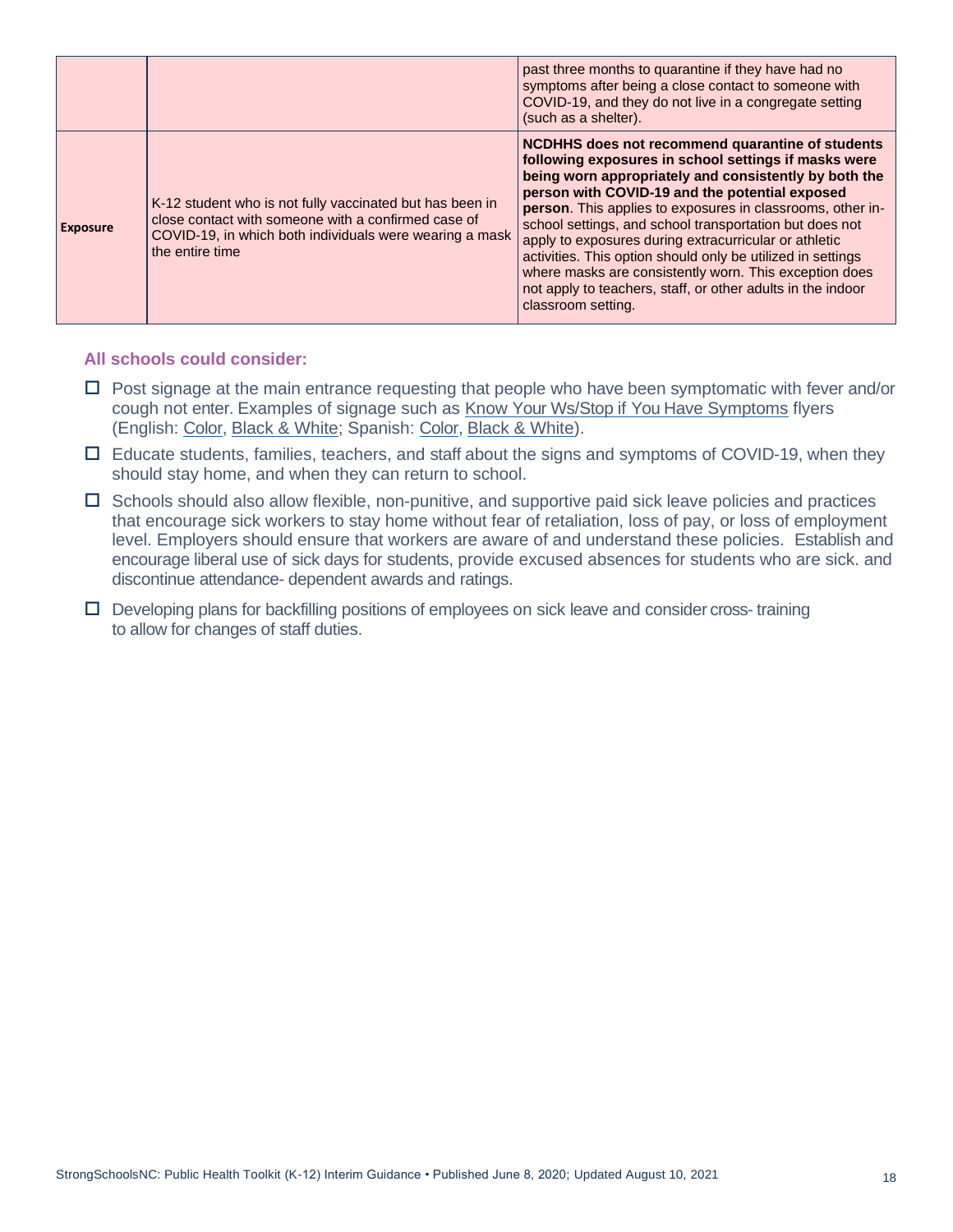<span id="page-18-0"></span>

# Cleaning and Hygiene

Cleaning of surfaces and washing hands with soap and water for 20 seconds or using hand sanitizer reduces the spread of disease. The below reflects updated CDC guidance on cleaning and hygiene.

People should practice handwashing and [respiratory etiquette](https://www.cdc.gov/healthywater/hygiene/etiquette/coughing_sneezing.html) (covering coughs and sneezes) to keep from getting and spreading infectious illnesses including COVID-19. Schools can monitor and reinforce these behaviors and provide adequate handwashing supplies. If handwashing is not possible, use hand sanitizer containing at least 60% alcohol (for teachers, staff, and older students who can safely use hand sanitizer). Hand sanitizers should be stored up, away, and out of sight of young children and should be used only with adult supervision for children under 6 years of age.

Cleaning and disinfecting of surfaces can also reduce the spread of disease. In general, cleaning once a day is usually enough to sufficiently remove potential virus that may be on surfaces. Disinfecting (using disinfectants on the U.S. Environmental Protection Agency COVID-19 list removes any remaining germs on surfaces, which further reduces any risk of spreading infection.

#### **All schools should:**

- $\Box$  Provide adequate supplies to support healthy hygiene behaviors (e.g., soap, hand sanitizer with at least 60% alcohol for safe use by staff and older children, paper towels, and tissues). Refer to the [StrongSchoolsNC](https://files.nc.gov/covid/documents/guidance/education/Strong-Schools-NC-Public-Health-Toolkit-PPE-Guidance.pdf) [Infection Control and PPE Guidance \(K-12\)](https://files.nc.gov/covid/documents/guidance/education/Strong-Schools-NC-Public-Health-Toolkit-PPE-Guidance.pdf) for recommended quantities of infection control supplies and ordering information.
- $\Box$  Teach and reinforce handwashing with soap and water for at least 20 seconds and/or the safe use of hand sanitizer that contains at least 60% alcohol by staff and older children.
- $\Box$  Clean surfaces once a day, prioritizing high-touch surfaces. If there has been a sick person or someone who tested positive for COVID-19 within the last 24 hours, clean and disinfect the space using an EPA approved disinfectant for SARS-CoV-2 (the virus that causes COVID-19).Ensure [safe](https://www.cdc.gov/coronavirus/2019-ncov/community/disinfecting-building-facility.html)  [and correct](https://www.cdc.gov/coronavirus/2019-ncov/community/disinfecting-building-facility.html) use and storage of cleaning and disinfection products, including securely storing and using products away from children, and allowing for adequate ventilation when staff use such products.

For more information on cleaning a facility regularly, when to clean more frequently or disinfect, cleaning a facility when someone is sick, safe storage of cleaning and disinfecting products, and considerations for protecting workers who clean facilities, see [Cleaning and Disinfecting Your Facility.](https://www.cdc.gov/coronavirus/2019-ncov/community/disinfecting-building-facility.html)

- $\Box$  Encouraging staff and students to cough and sneeze into their elbows, or to cover with a tissue. Used tissues should be thrown in the trash and hands washed immediately with soap and water for at least 20 seconds.
- $\Box$  Providing hand sanitizer (with at least 60% alcohol) at every building entrance and exit, in the cafeteria, and in every classroom, for safe use by staff and older students.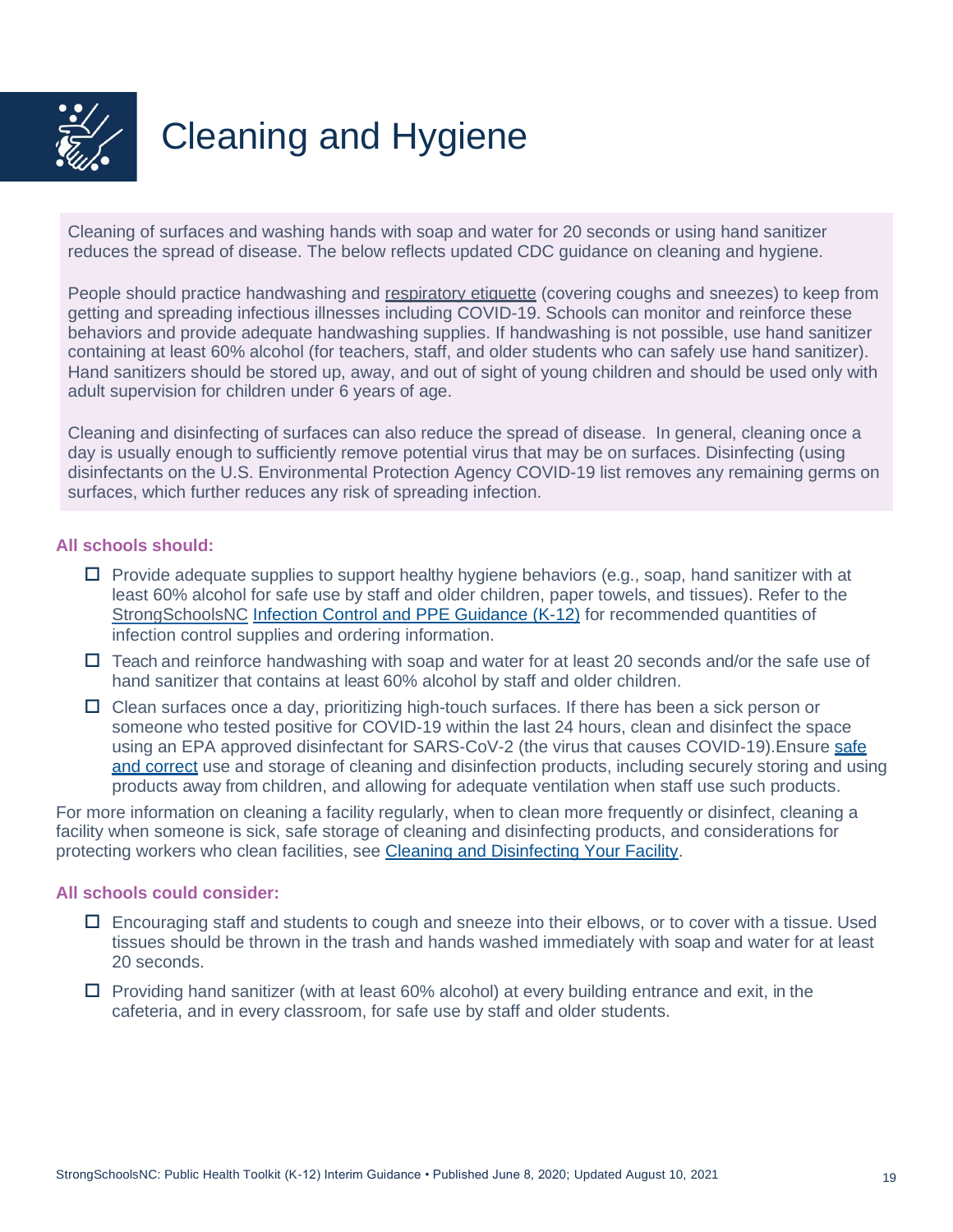<span id="page-19-0"></span>

Local education leaders and schools should follow the guidelines below and the [CDC Transporation Order](https://www.cdc.gov/quarantine/masks/mask-travel-guidance.html) for their transportation vehicles (e.g., buses, vans).

#### **All schools should:**

- $\Box$  Ensure that all students ages 5 years and older, and all teachers, staff, and adult visitors wear face coverings when they are on a bus or other transportation vehicle, unless the person (or family member, for a student) states that an exception applies.
- $\Box$  Enforce that if an individual becomes sick during the day, they do not use group transportation to return home and t follow protocols outlined above.
- $\Box$  Enforce if a driver becomes sick during the day, they follow protocols outlined above and not return to drive students until they meet criteria to return
- $\Box$  Keep windows open while the vehicle is in motion to help reduce spread of the virus by increasing air circulation, if appropriate, safe, and weather permitting.
- $\Box$  Clean transportation vehicles regularly. Children should not be present when a vehicle is being cleaned.
- $\Box$  Ensure [safe and correct use](https://www.epa.gov/sites/production/files/2020-04/documents/disinfectants-onepager.pdf) and storage of cleaning and disinfection products, including storing products securely away from children and adequate ventilation when staff use such products.
- $\Box$  Clean frequently touched surfaces in the vehicle (e.g., surfaces in the driver's cockpit, hard seats, arm rests, door handles, seat belt buckles, light and air controls, doors and windows, and grab handles) prior to morning routes and prior to afternoon routes.
- $\Box$  Keep doors and windows open when cleaning the vehicle and between trips to let the vehicles thoroughly air out.
- $\Box$  Clean equipment including items such as car seats and seat belts, wheelchairs, walkers, and adaptive equipment being transported to schools.
- $\Box$  Create a plan for getting sick students home safely if they are not allowed to board the vehicle.
- $\Box$  Provide hand sanitizer (with at least 60% alcohol) to support healthy hygiene behaviors on all school transportation vehicles for safe use by staff and older children.
	- Hand sanitizer should only remain on school transportation while the vehicles are in use.
	- Systematically and frequently check and refill hand sanitizers.

- $\Box$  Creating distance between children on school buses (for example seat children one child per row, skip rows), when possible.
- $\Box$  Allow for 3 feet of physical distancing between students and 6 feet between students and the driver, while seated on vehicles if feasible (e.g., by utilizing larger vehicles with more seats, by increasing frequency of routes to reduce occupancy, one rider per seat in every other row).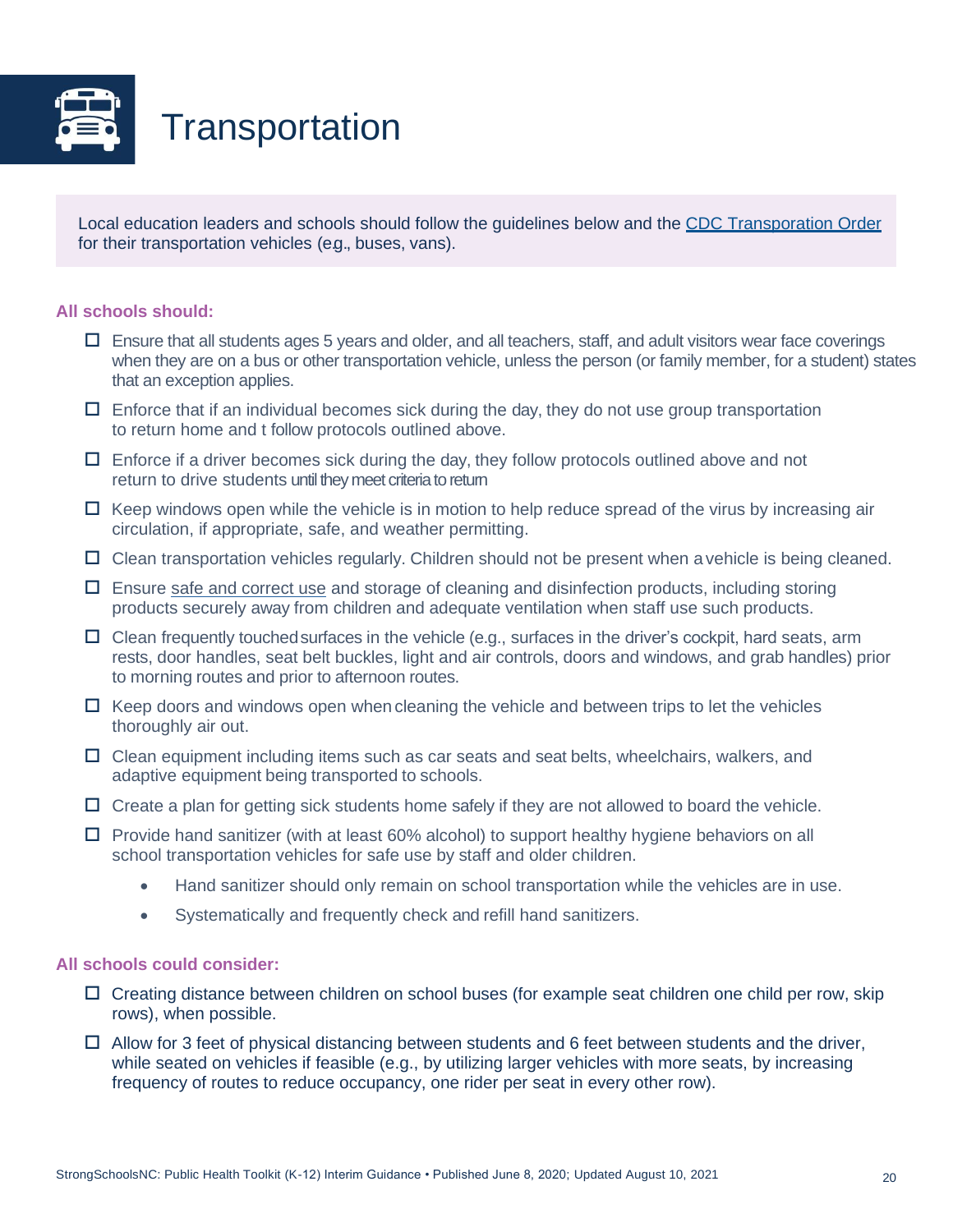<span id="page-20-0"></span>

### Water and Ventilation Systems

When reopening a building after it has been closed for a long period of time, it is important to keep in mind that reduced use of water and ventilation systems can pose their own health hazards. There is an increased risk for Legionella and other bacteria that come from stagnant or standing water.

#### **All schools should:**

- $\Box$  Ensure ventilation systems operate properly and increase circulation of outdoor air as much as possible by opening windows and doors, using fans, or other methods. Do not open windows and doors if they pose a safety or health risk to people using the facility.
- $\Box$  Consider ventilation system upgrades or improvements and other steps to increase the delivery of clean air and dilute potential contaminants in the school.Obtain consultation from experienced Heating, Ventilation and Air Conditioning (HVAC) professionals when considering changes to HVAC systems and equipment. Some of the recommendations below are based on the American Society of Heating, Refrigerating, and Air-Conditioning Engineers (ASHRAE) [Guidance for Building Operations](https://www.ashrae.org/news/ashraejournal/guidance-for-building-operations-during-the-covid-19-pandemic) [During the COVID-19 Pandemic.](https://www.ashrae.org/news/ashraejournal/guidance-for-building-operations-during-the-covid-19-pandemic) Review additional ASHRAE guidelines for schools and universities for further information on ventilation recommendations for different types of buildings and building readiness for occupancy. Not all steps are applicable for all scenarios.

#### $\Box$  Improvement steps may include some or all the following activities:

- Increase outdoor air ventilation, using caution in highly polluted areas.
- When weather conditions allow, increase fresh outdoor air by opening windows and doors. Do not open windows and doors if doing so poses a safety or health risk (e.g., risk of falling, triggering asthma symptoms) to children using the facility.
- Use fans to increase the effectiveness of open windows. Position fans securely and carefully in or near windows so as not to induce potentially contaminated airflow directly from one person over another (strategic window fan placement in exhaust mode can help draw fresh air into room via other open windows and doors without generating strong room air currents).
- Decrease occupancy in areas where outdoor ventilation cannot be increased.
- Ensure ventilation systems operate properly and provide acceptable indoor air quality for the current occupancy level for each space.
- Increase total airflow supply to occupied spaces, when possible.
- Disable demand-controlled ventilation (DCV) controls that reduce air supply based on occupancy or temperature during occupied hours.
- Further open minimum outdoor air dampers to reduce or eliminate HVAC air recirculation. In mild weather, this will not affect thermal comfort or humidity. However, this may be difficult to do in cold, hot, or humid weather.

 $\Box$  Improve central air filtration:

- Increase air filtration to as high as possible without significantly diminishing design airflow.
- Inspect filter housing and racks to ensure appropriate filter fit and check for ways to minimize filter bypass
- Check filters to ensure they are within service life and appropriately installed.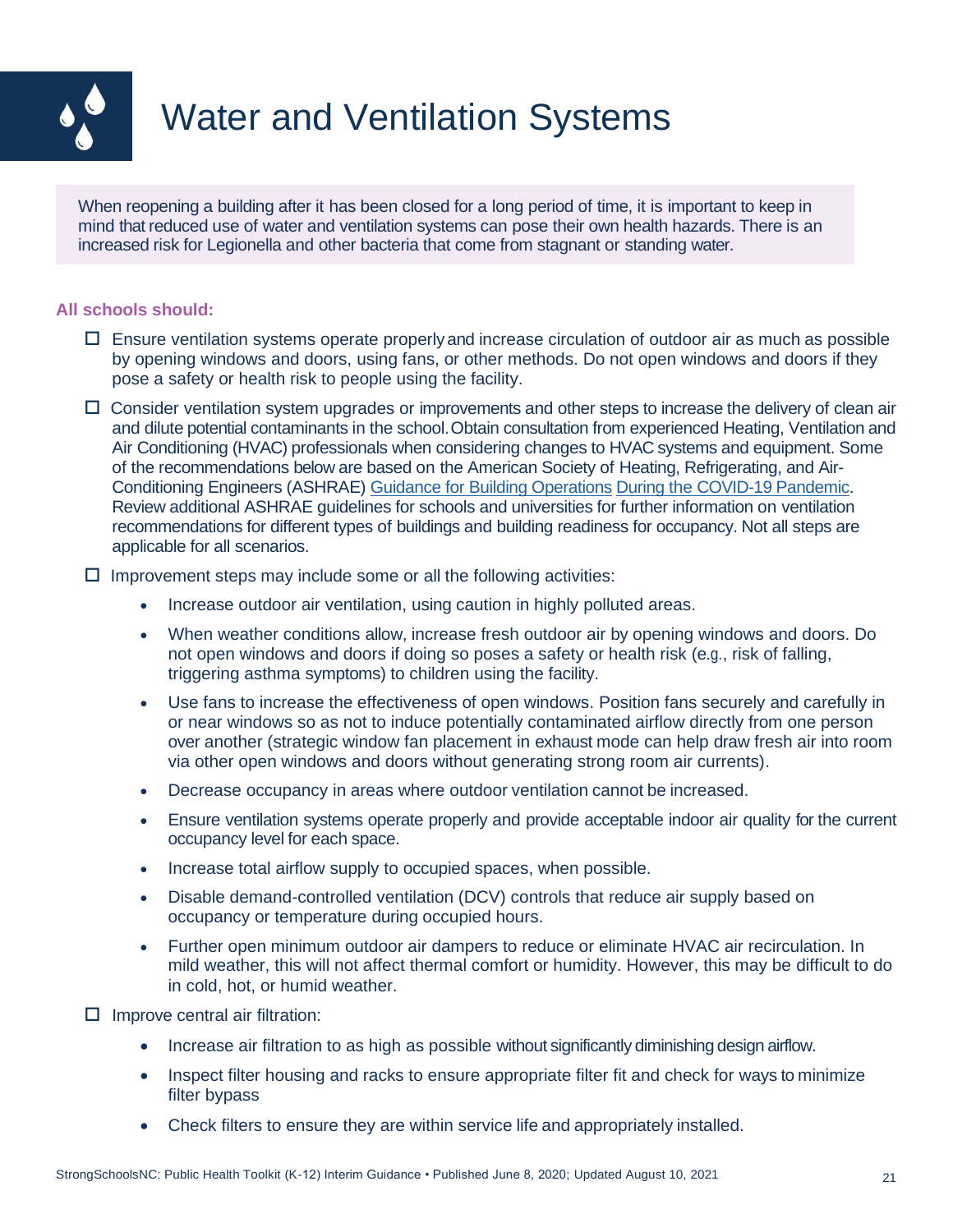- Consider running the HVAC system at maximum outside airflow for 2 hours before and after the school is occupied.
- Ensure restroom exhaust fans are functional and operating at full capacity when the school is occupied.
- Inspect and maintain local exhaust ventilation in areas such as restrooms, kitchens, cooking areas, etc.
- Use portable high-efficiency particulate air (HEPA) fan/filtration systems to help enhance air cleaning (especially in higher risk areas such as nurse's office and special education classrooms).
- Generate clean-to-less-clean air movement by re-evaluating the positioning of supply and exhaust air diffusers and/or dampers (especially in higher risk areas such as the nurse's office).
- Consider using ultraviolet germicidal irradiation (UVGI) as a supplement to help inactivate SARS-CoV-2, especially if options for increasing room ventilation are limited.
- Ventilation considerations are also important on school buses.
- $\Box$  Take steps to ensure that all water systems and features (e.g., sink faucets, drinking fountains) are safe to use after a prolonged facility shutdown by following the [CDC's Guidance for](https://www.cdc.gov/coronavirus/2019-ncov/php/building-water-system.html) Reopening Buildings [After Prolonged Shutdown](https://www.cdc.gov/coronavirus/2019-ncov/php/building-water-system.html) [or Reduced Operation](https://www.cdc.gov/coronavirus/2019-ncov/php/building-water-system.html) and the CDC's Ventilation in Schools and Childcare [Programs](https://www.cdc.gov/coronavirus/2019-ncov/community/schools-childcare/ventilation.html) to minimize the risk of diseases associated with water.

<span id="page-21-0"></span>

### Protecting Vulnerable Populations

Everyone is at risk for getting COVID-19 if they are exposed to the virus, but some people are more likely than others to become severely ill. Read more information from the [CDC.](https://www.cdc.gov/coronavirus/2019-ncov/need-extra-precautions/index.html) People at increased risk include anyone who: [www.cdc.gov/coronavirus/2019-ncov/need-extra-precautions/people-with-medical-conditions.html](https://www.cdc.gov/coronavirus/2019-ncov/need-extra-precautions/people-with-medical-conditions.html)

- $\Box$  Include possible accommodations on health related plans to limit risk for exposure for students with special health care needs (e.g., Individual Healthcare Plans, Individual Education Programs, Section 504 Plans).
- Enabling teachers and staff who self-identify as high-risk from COVID-19 to minimize face-to-face contact and to allow them to maintain a distance of 6 feet from others, modify job responsibilities that minimize exposure risk, or to telework if possible.
- $\Box$  Creating a process for students and/or their families, teachers, and staff to self-identify as high-risk from COVID-19 and have a plan in place to address requests for alternative learning arrangements or work re-assignments. Schools should implement remote or other learning options for students not in school due to isolation or quarantine requirements.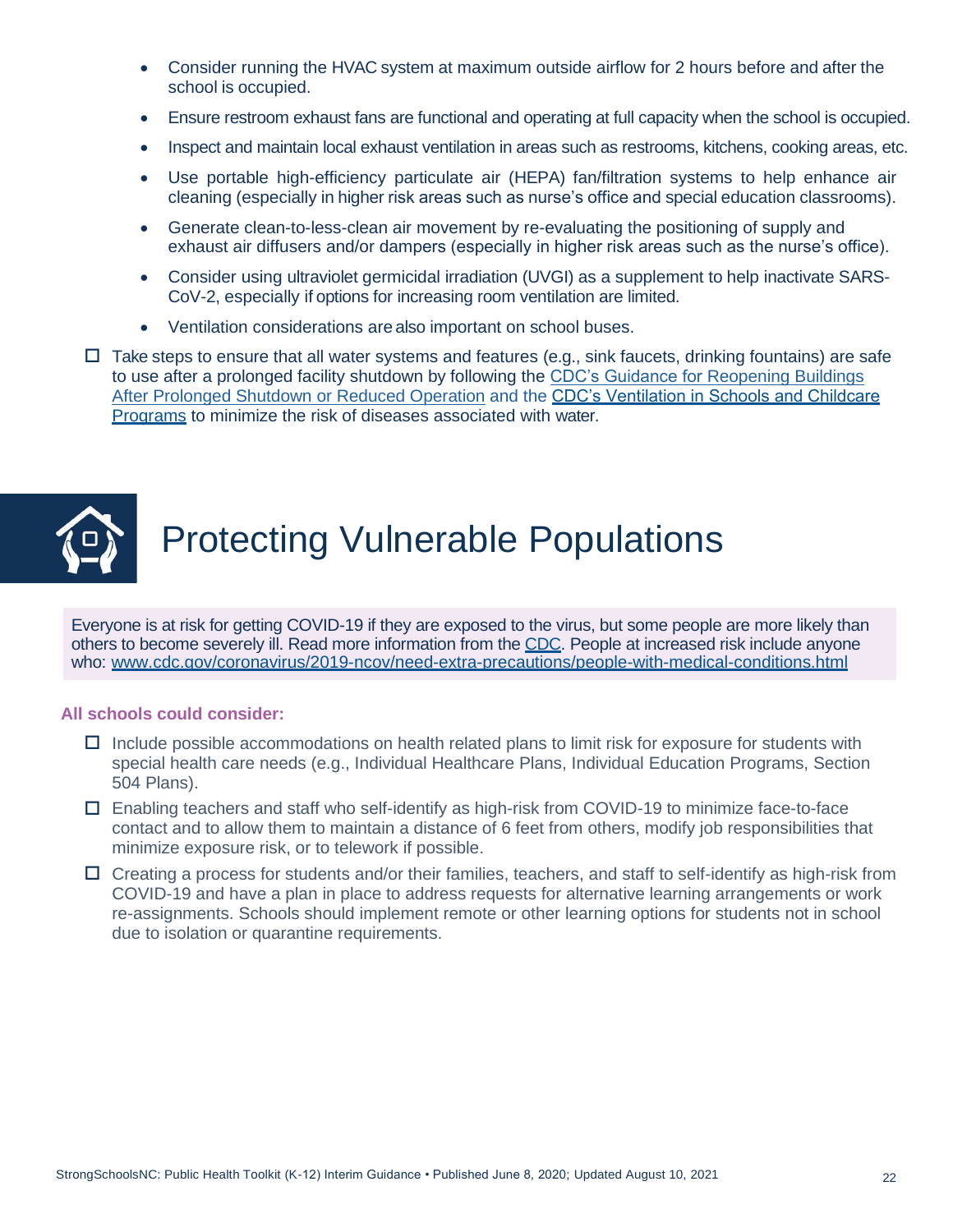<span id="page-22-0"></span>

#### **Health Equity**

Per CDC quidance, schools play critical roles in promoting [equity](https://www.cdc.gov/coronavirus/2019-ncov/community/health-equity/index.html) in learning and health, particularly for groups disproportionately affected by COVID-19. People living in rural areas, people with disabilities, immigrants, and people who identify as American Indian/Alaska Native, Black or African American, and Hispanic or Latino have been disproportionately affected by COVID-19; these disparities have also emerged among children. For these reasons, health equity considerations related to the K-12 setting are a critical part of decision-making and have been considered in CDC's updated guidance for schools. School administrators and public health officials can ensure safe and supportive environments and reassure families, teachers, and staff by planning and using comprehensive prevention strategies for in-person learning and communicating those efforts. Schools can work with parents to understand their preferences and concerns for in-person learning.

School administrators can [promote health equity](https://www.cdc.gov/coronavirus/2019-ncov/community/health-equity/what-we-can-do.html) by ensuring all students, teachers, and staff have resources to support physical and mental health. School administrators can offer modified job responsibilities for staff at higher [risk for severe illness](https://www.cdc.gov/coronavirus/2019-ncov/need-extra-precautions/index.html) who have not been fully vaccinated while protecting individual privacy. Federal and state disability laws may require an individualized approach for working with children and youth with disabilities consistent with the child's Individualized Family Service Plan (IFSP), Individualized Education Program (IEP), or Section 504 plan. Administrators should consider adaptations and alternatives to prevention strategies when serving [people with](https://www.cdc.gov/coronavirus/2019-ncov/need-extra-precautions/people-with-disabilities.html)  [disabilities,](https://www.cdc.gov/coronavirus/2019-ncov/need-extra-precautions/people-with-disabilities.html) while maintaining efforts to protect all children and staff from COVID-19.

#### **School Workers**

Workers at increased risk for severe illness from COVID-19 include [older adults](https://www.cdc.gov/coronavirus/2019-ncov/need-extra-precautions/older-adults.html) and people of any age with [certain](https://www.cdc.gov/coronavirus/2019-ncov/need-extra-precautions/people-with-medical-conditions.html)  [underlying medical conditions](https://www.cdc.gov/coronavirus/2019-ncov/need-extra-precautions/people-with-medical-conditions.html) if they are not fully vaccinated. Workers who have an underlying medical condition or are taking medication that weakens their immune system may NOT be fully protected even if fully vaccinated and may need to continue using additional prevention measures. For additional information, see [CDC guidance.](https://www.cdc.gov/coronavirus/2019-ncov/community/schools-childcare/k-12-guidance.html#anchor_1625662058182)

**Other considerations** relating to topics including Food Services and School Meals and assessing vaccination status are included In th[e CDC Guidance for COVID-19 Prevention in K-12 Schools.](https://www.cdc.gov/coronavirus/2019-ncov/community/schools-childcare/k-12-guidance.html)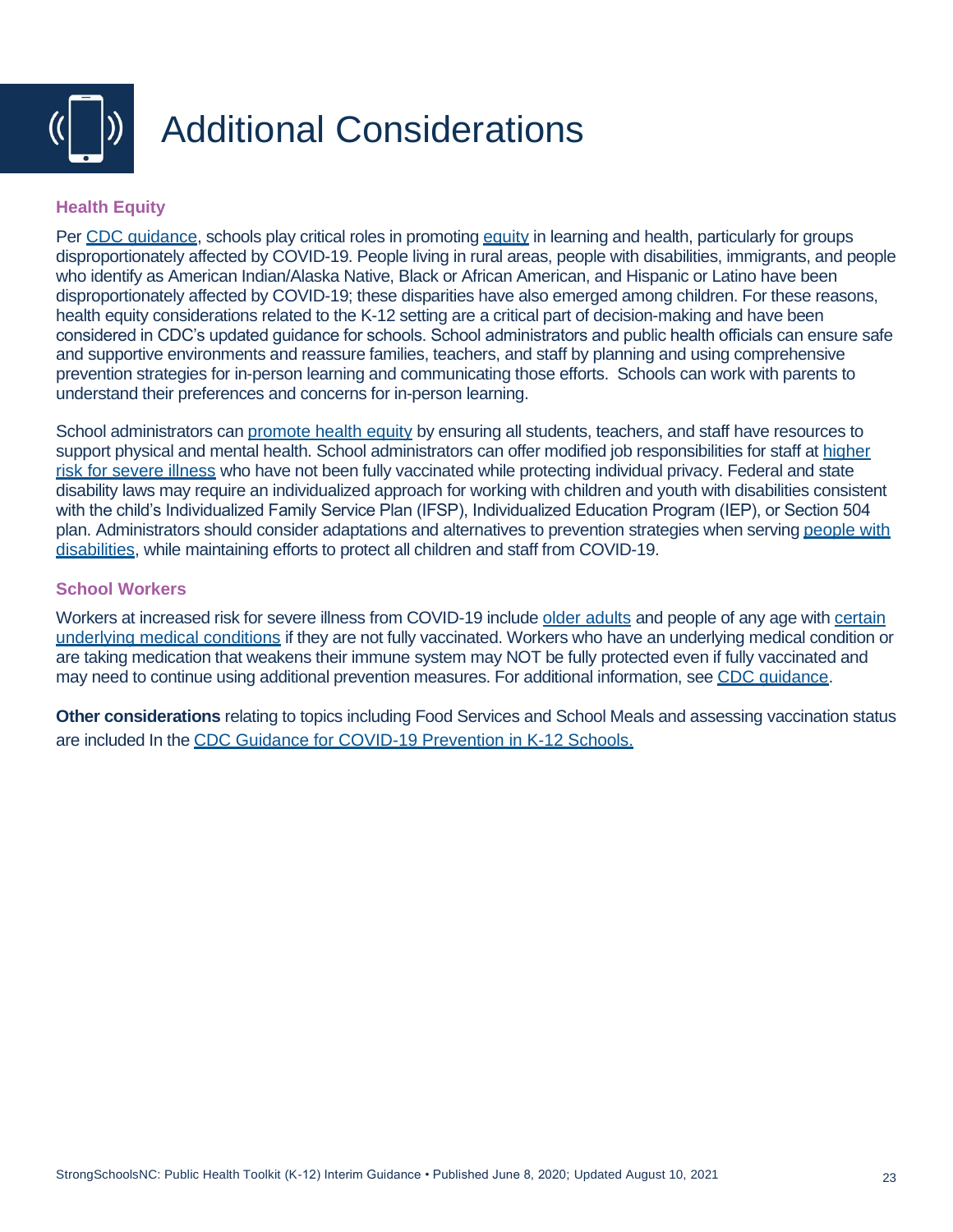### **Glossary**

<span id="page-23-0"></span>**Antigen Test:** Rapid antigen tests, which detect protein on the surface of the virus, are less sensitive and less specific than a PCR/molecular test. This means they miss some infections that would be detected by a PCR/molecular test, and they may be positive in someone who does not actually have the infection. However, they can be performed without having to send the sample to a laboratory and results come back quickly (e.g., approximately 15 minutes). For this test, a sample may be collected through a nasal swab, and the test can be conducted inside a doctor's office, or even at a school that meets the right set of requirements.

**Asymptomatic:** Not showing any symptoms (signs of disease or illness). Some people without any symptoms still have and can spread the coronavirus.They're asymptomatic, but contagious.

**Close Contact:** Someone who was within 6 feet of an infected person for a cumulative total of 15 minutes or more over a 24-hour period starting from 2 days before symptoms began (or, for asymptomatic individuals, 2 days prior to test specimen collection date) until the time the individual is isolated. NOTE that CDC in its [guidance update dated 7/9/21](https://www.cdc.gov/coronavirus/2019-ncov/php/contact-tracing/contact-tracing-plan/appendix.html#contact) stated an exception for K-12 students when exposure was 3 to 6 feet of an infected student, where both students were engaged in consistent and correct use of well-fitting masks, and other prevention strategies were in place in the K-12 school setting.

**Cluster:** Five or more positive COVID-19 cases in a setting within 14 days of one another, that have an epidemiological linkage between them (e.g., presumed COVID-19 transmission within a school classroom.) Note: An "outbreak" is a specific term used for a congregate living setting, such as a nursing home, when there are two or more cases connected to each other. A cluster and an outbreak are not the same thing.

**Cohort:** A group of non-overlapping children, teachers and staff who are designated to follow identical schedules. Keeping clear and distinct schedules helps with contract tracing, should it be necessary.

**Communicable:** Similar in meaning as "contagious." Used to describe diseases that can be spread or transmitted from one person to another.

**Community Spread:** The spread of an illness within a location, like a neighborhood or town. During community spread, there's no clear source of contact or infection.

**Confirmed Case:** Someone tested and confirmed to have COVID-19.

**Coronavirus:** A family of related viruses. Many of them cause respiratory illnesses. Coronaviruses cause COVID-19, SARS, MERS, and some strains of influenza, or flu. The coronavirus that causes COVID-19 is officially called SARS-CoV-2, which stands for severe acute respiratory syndrome coronavirus 2.

**COVID-19:** The name of the illness caused by the coronavirus SARS-CoV-2. COVID-19 stands for "coronavirus disease 2019."

**Exclusion:** An individual is not allowed to attend school in person in order to isolate because they are, or are presumed to be, COVID-positive, or to quarantine to ensure they do not expose others if they may become COVID-positive.

**Exposure:** Being within 6 feet of someone diagnosed with COVID-19 for a cumulative total of 15 minutes or more, over a 24-hour period.

Fully vaccinated: Status of a person two weeks after receiving the last dose of a COVID-19 vaccine. (Second dose of a 2-dose vaccine, or 1<sup>st</sup> dose of one-dose vaccine.)

**Incubation Period:** The time it takes for someone with an infection to start showing symptoms. For COVID-19, symptoms appear 2-14 days after infection.

**Isolation:** When someone tests positive for COVID-19 or is presumed to be positive, they separate (isolate) themselves from others for a minimum of 10 days to make sure they do not spread the virus. This is not the same thing as quarantining, which is for someone who is NOT known to be positive with COVID but has had a close contact.

**Local Health Department:** An administrative or service unit of local or state government concerned with health and carrying out some responsibility for the health of a jurisdiction smaller than the state.

**PCR Testing:** Polymerase chain reaction (PCR)/ molecular tests detect the virus's genetic material. This test is the "gold standard" for detecting the virus that causes COVID-19 and typically requires a sample being sent to a laboratory. For this test, it is most common that samples are collected through a nasal or throat swab.

**Pandemic:** When a new disease spreads to many countries around the world.

**Physical Distancing:** Also called social distancing. It means consistently putting space between yourself and other people.The goal is to slow down how fast an